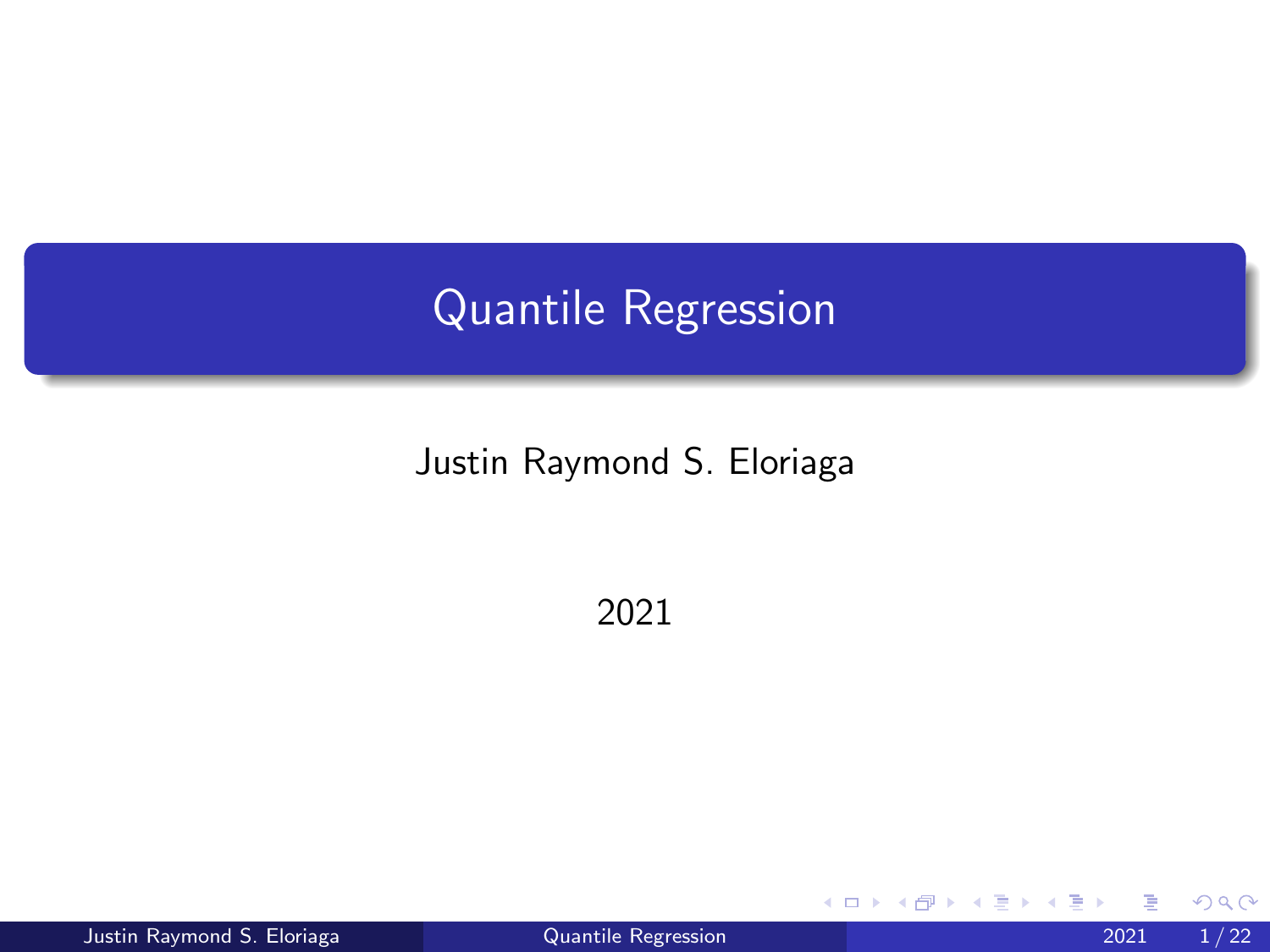We show the effectivity and flexibility of quantile regressions as compared to traditional linear models. We derive the LAD estimate and generalize this for all quantiles. We then show this graphically and highlight the key advantages of the quantile regression.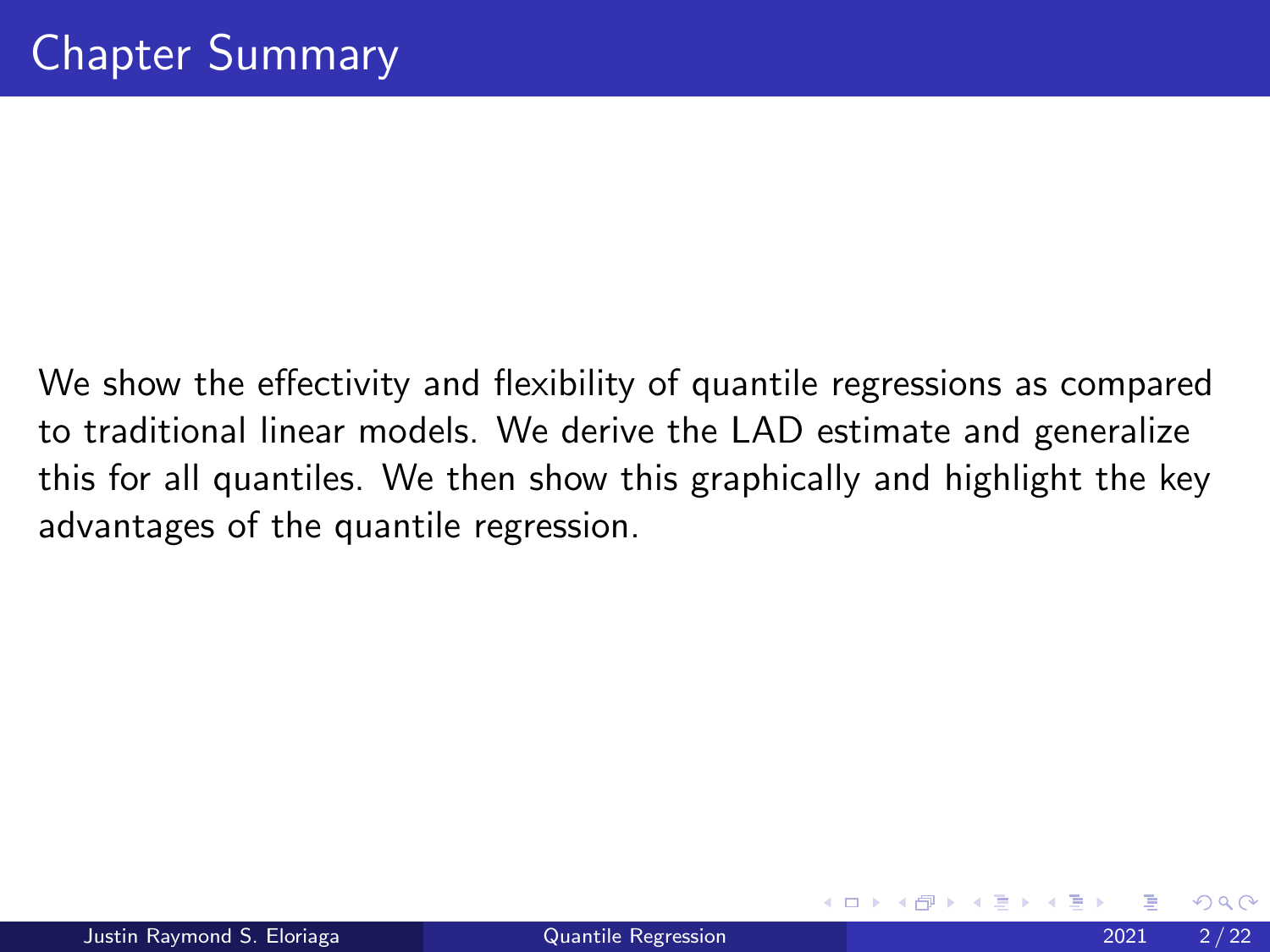Justin Raymond S. Eloriaga [Quantile Regression](#page-0-0) 2021 3 / 22

Þ

メロトメ 倒 トメ ミトメ ミト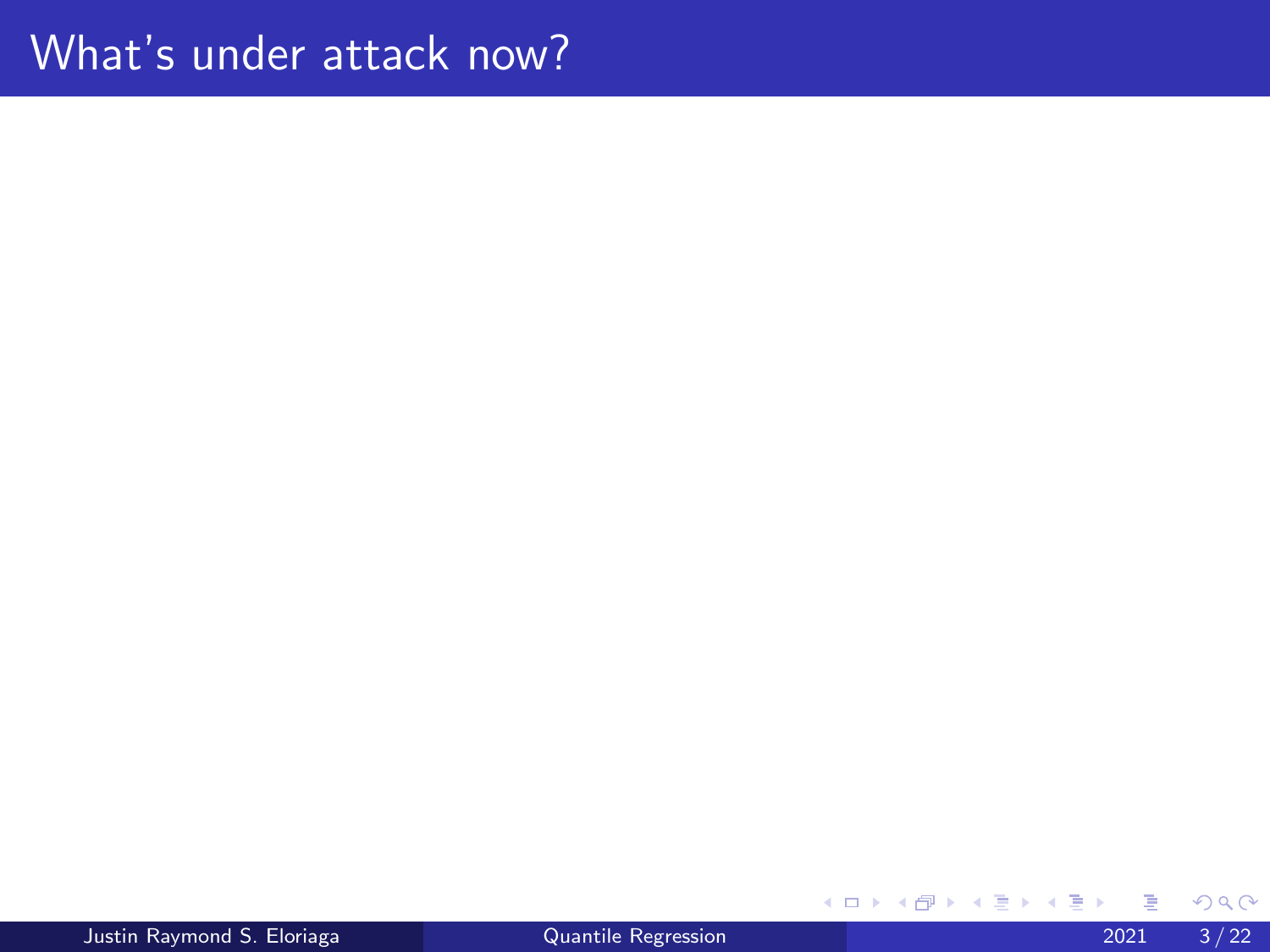• I mentioned in past meetings that the reason why other models exists is simply because CLRM isn't perfect. So what assumptions are we targeting now?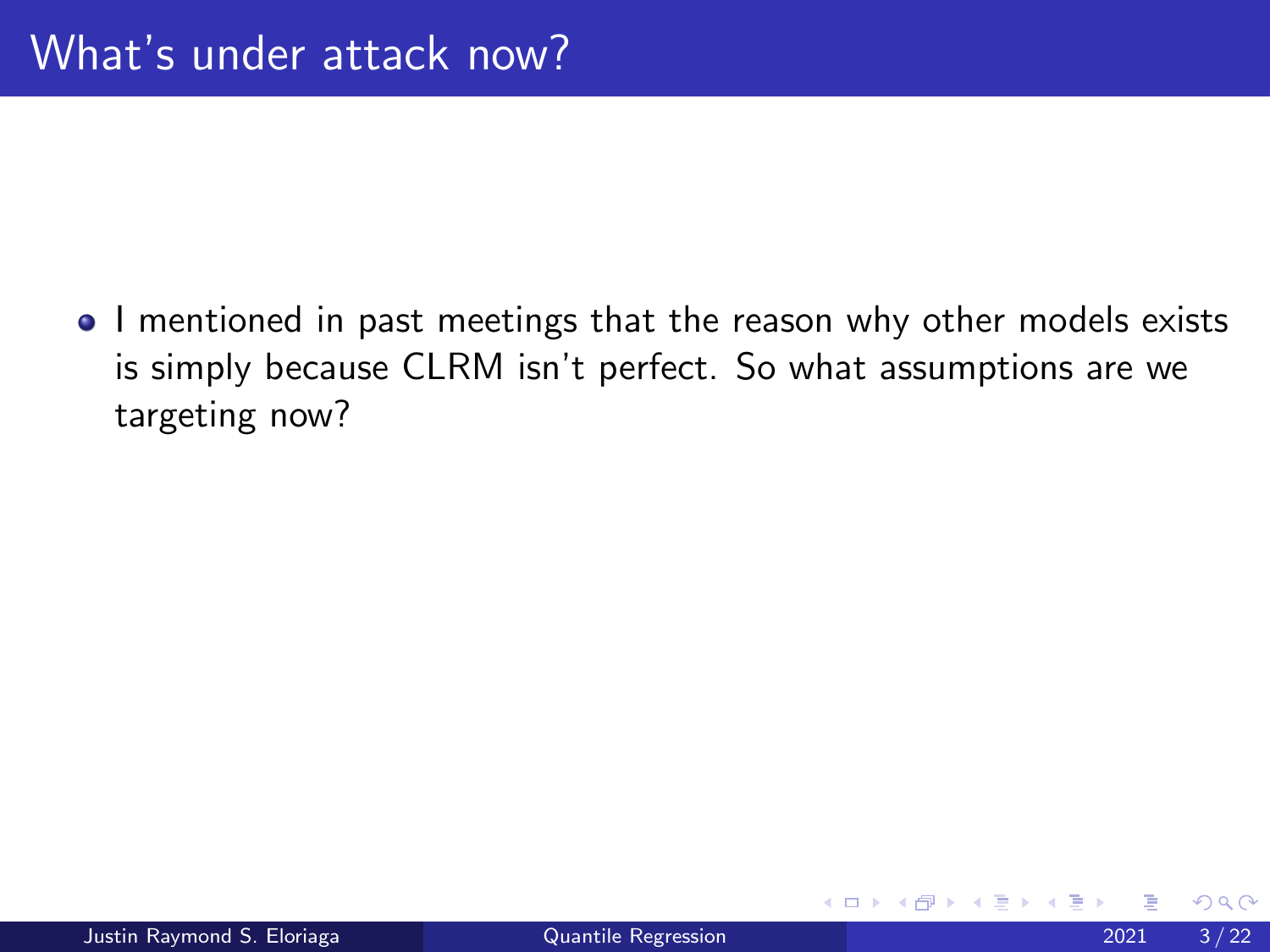- I mentioned in past meetings that the reason why other models exists is simply because CLRM isn't perfect. So what assumptions are we targeting now?
- Well one assumption we made is that errors are normally distributed. And that may be hard to meet in real life.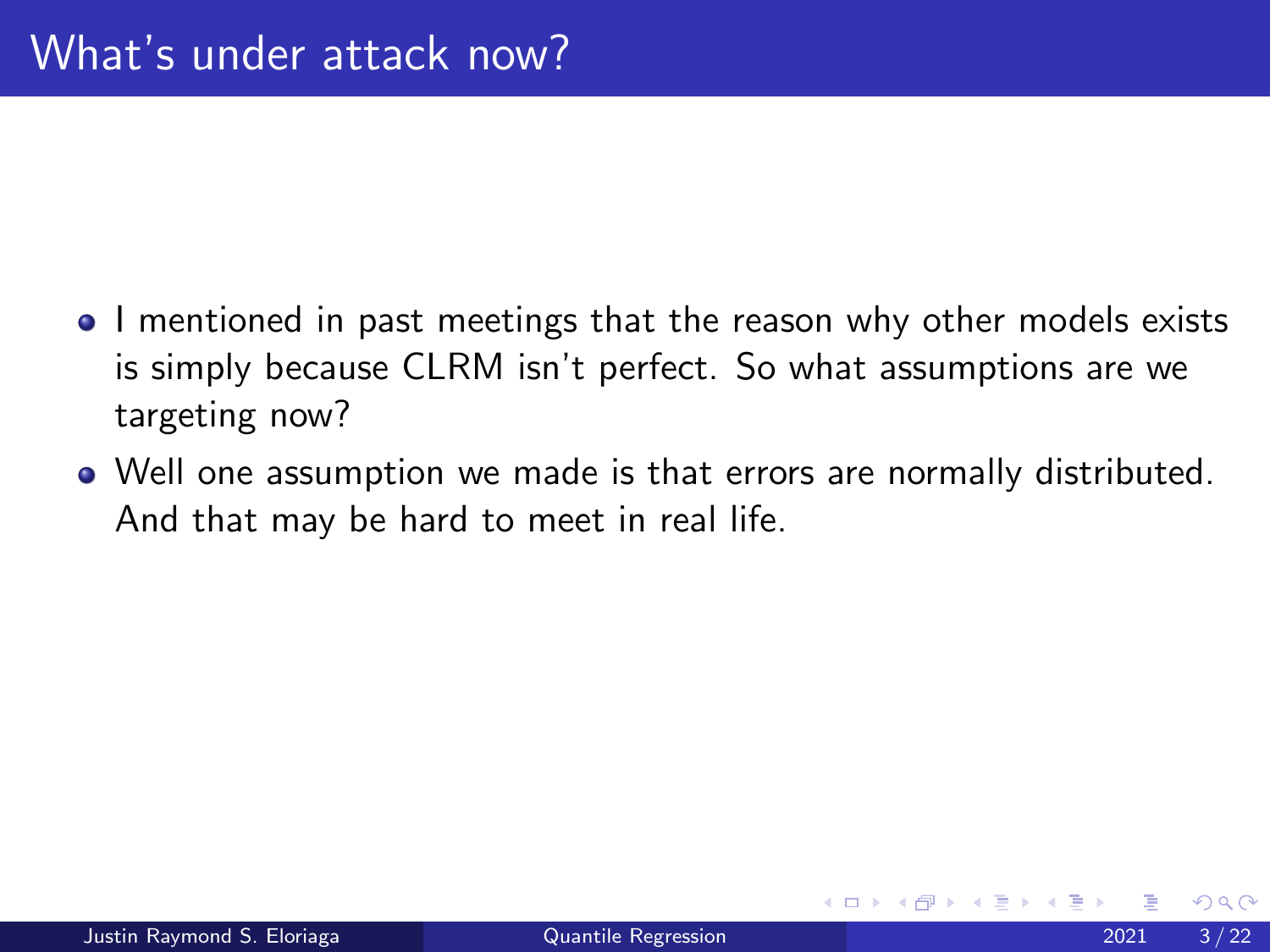- I mentioned in past meetings that the reason why other models exists is simply because CLRM isn't perfect. So what assumptions are we targeting now?
- Well one assumption we made is that errors are normally distributed. And that may be hard to meet in real life.
- We also showed how outliers can throw off our estimation, and in turn, may cause us to make misleading inferences.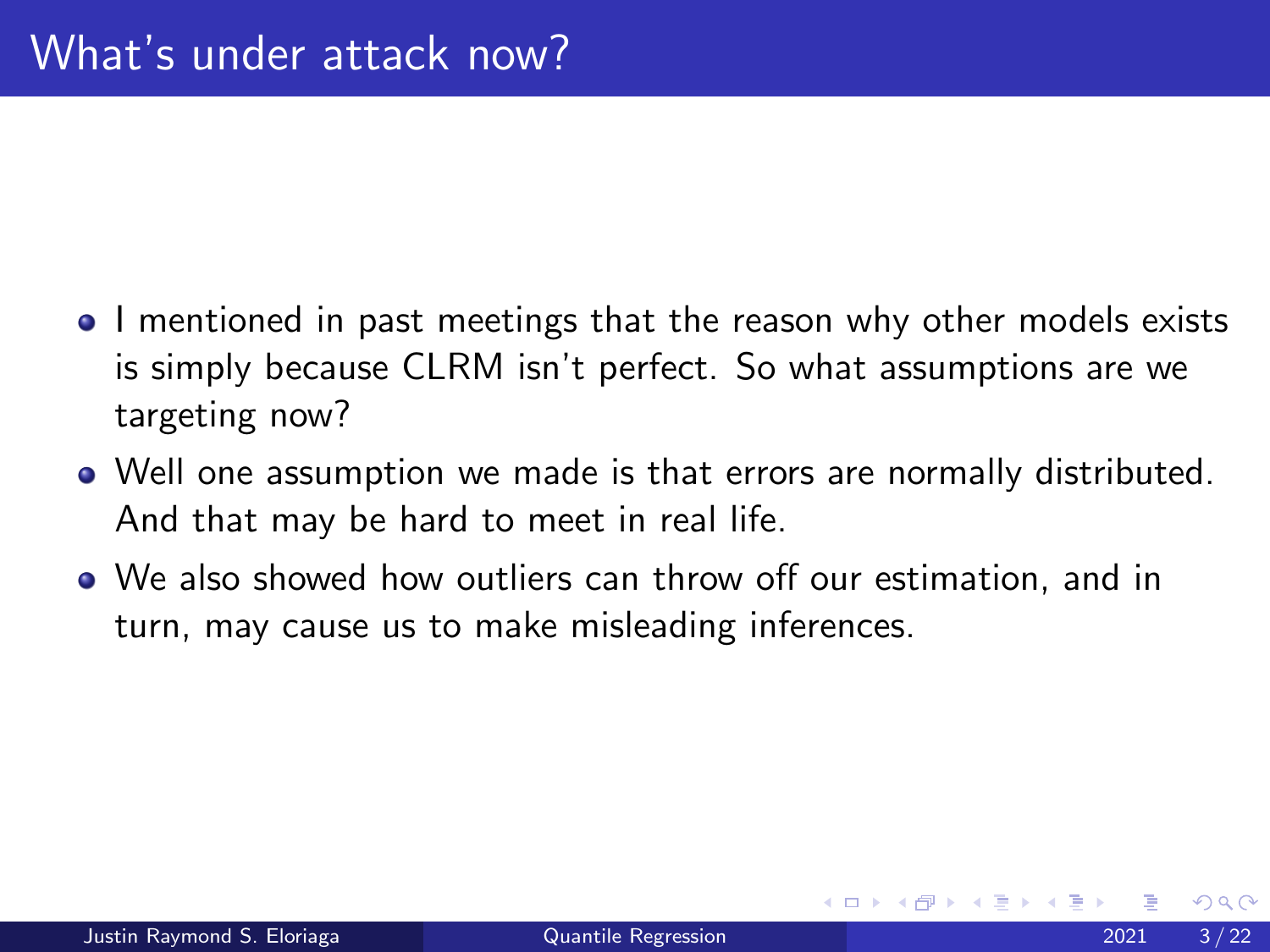### Food and Income

Justin Raymond S. Eloriaga [Quantile Regression](#page-0-0) 2021 4 / 22

э

メロトメ 倒 トメ ミトメ ミト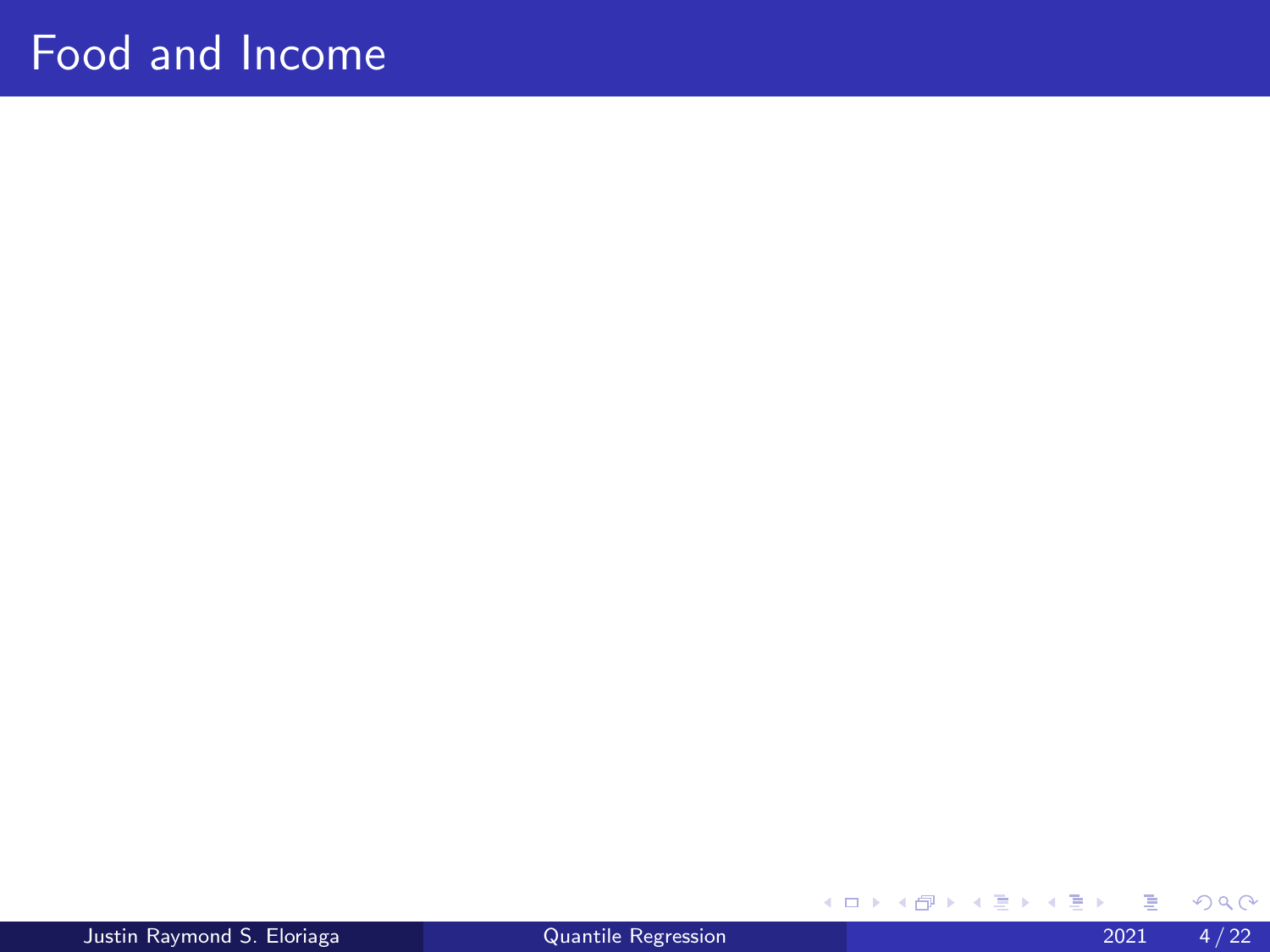Most millenials/Gen Z's can attest to this meme...



4 0 8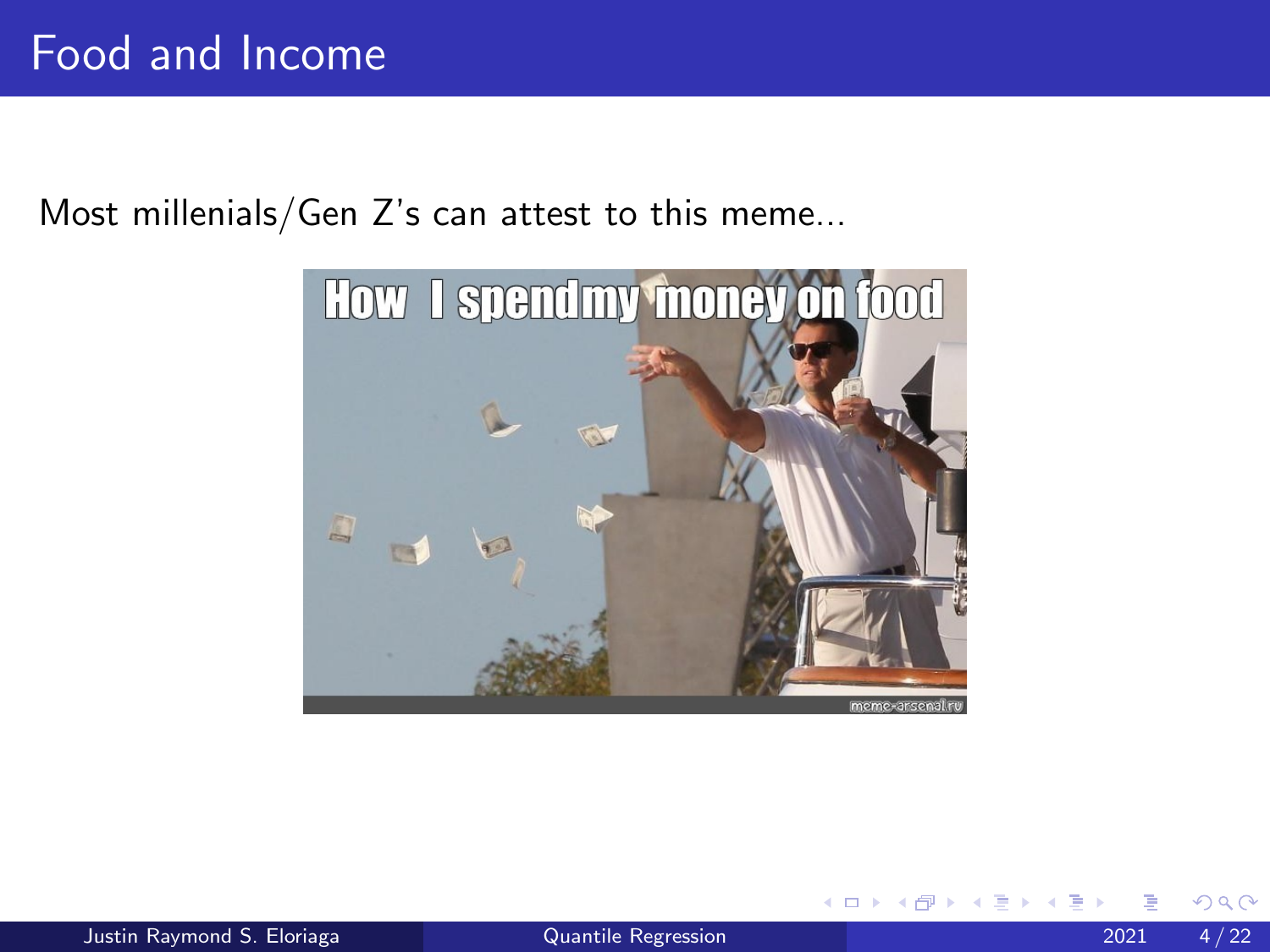Most millenials/Gen Z's can attest to this meme...



Let's try and zero in on the relationship between food and income.

 $\leftarrow$   $\Box$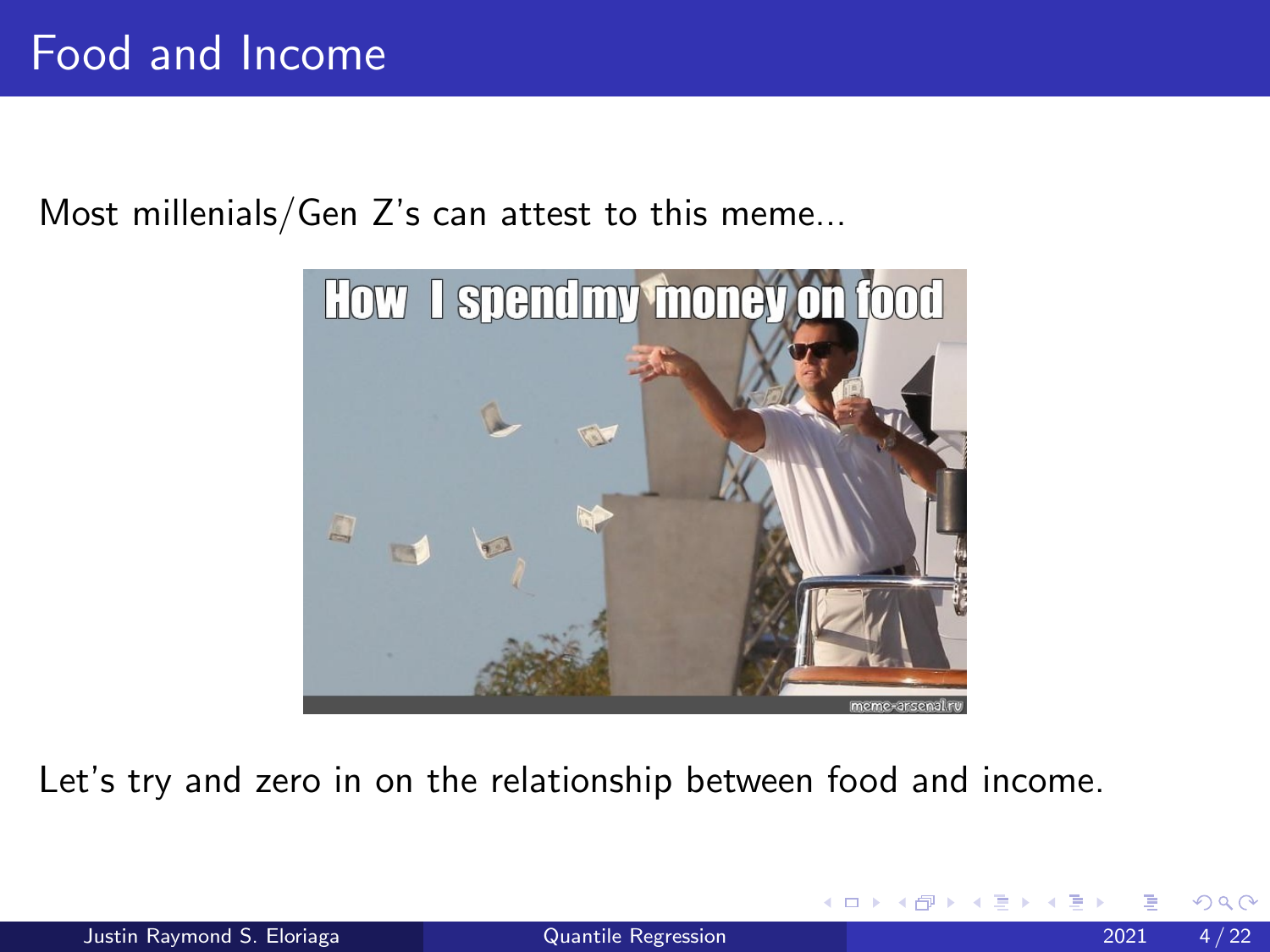### Let's Start with a Scatterplot



**∢ ロ ▶ ィ 伊** 

**II**  $\left( 1\right)$ э  $\rightarrow$ 

- 이런 J. Þ  $2Q$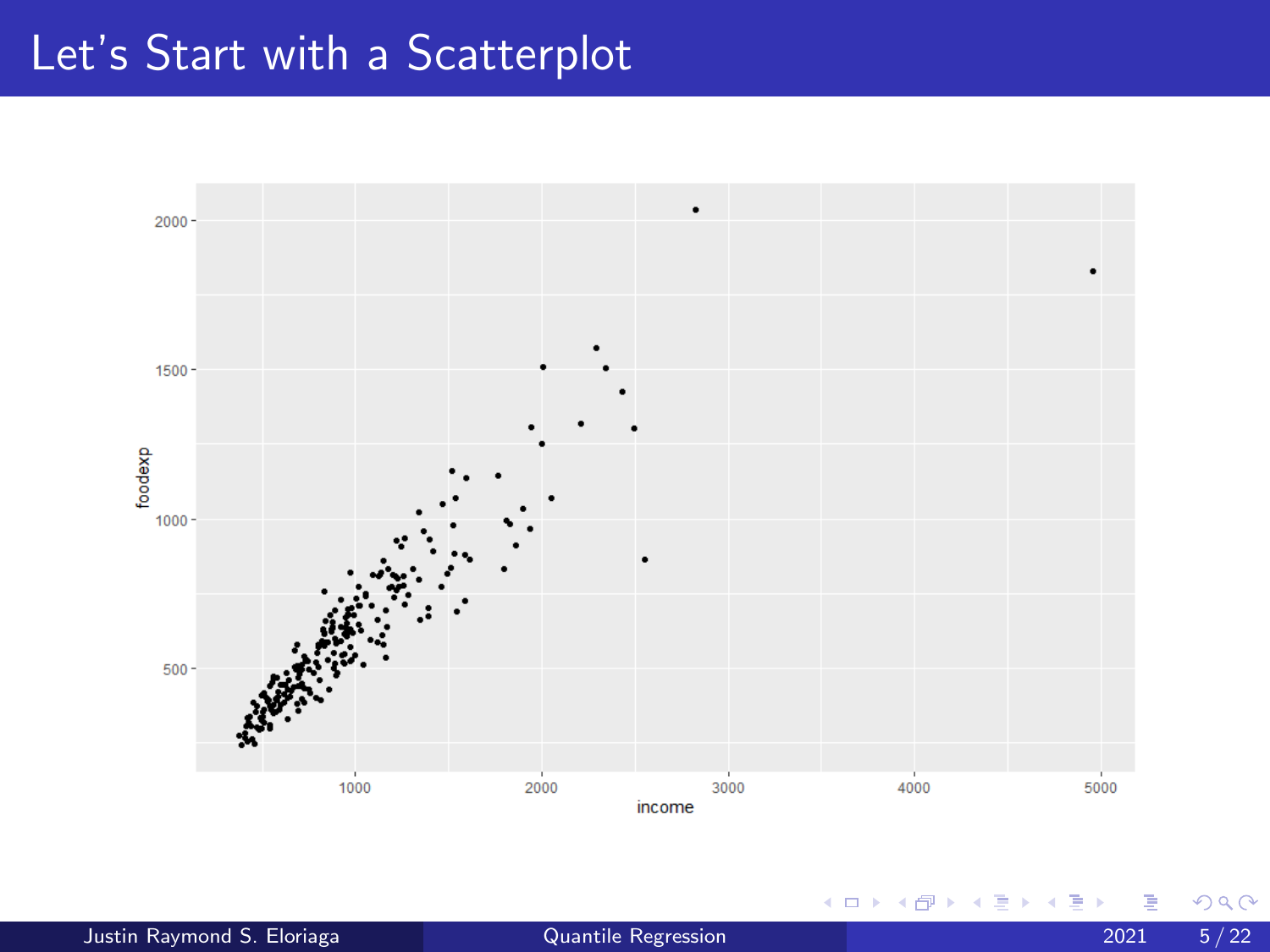Justin Raymond S. Eloriaga [Quantile Regression](#page-0-0) 2021 6 / 22

 $299$ 

÷,

イロト イ部 トイモ トイモト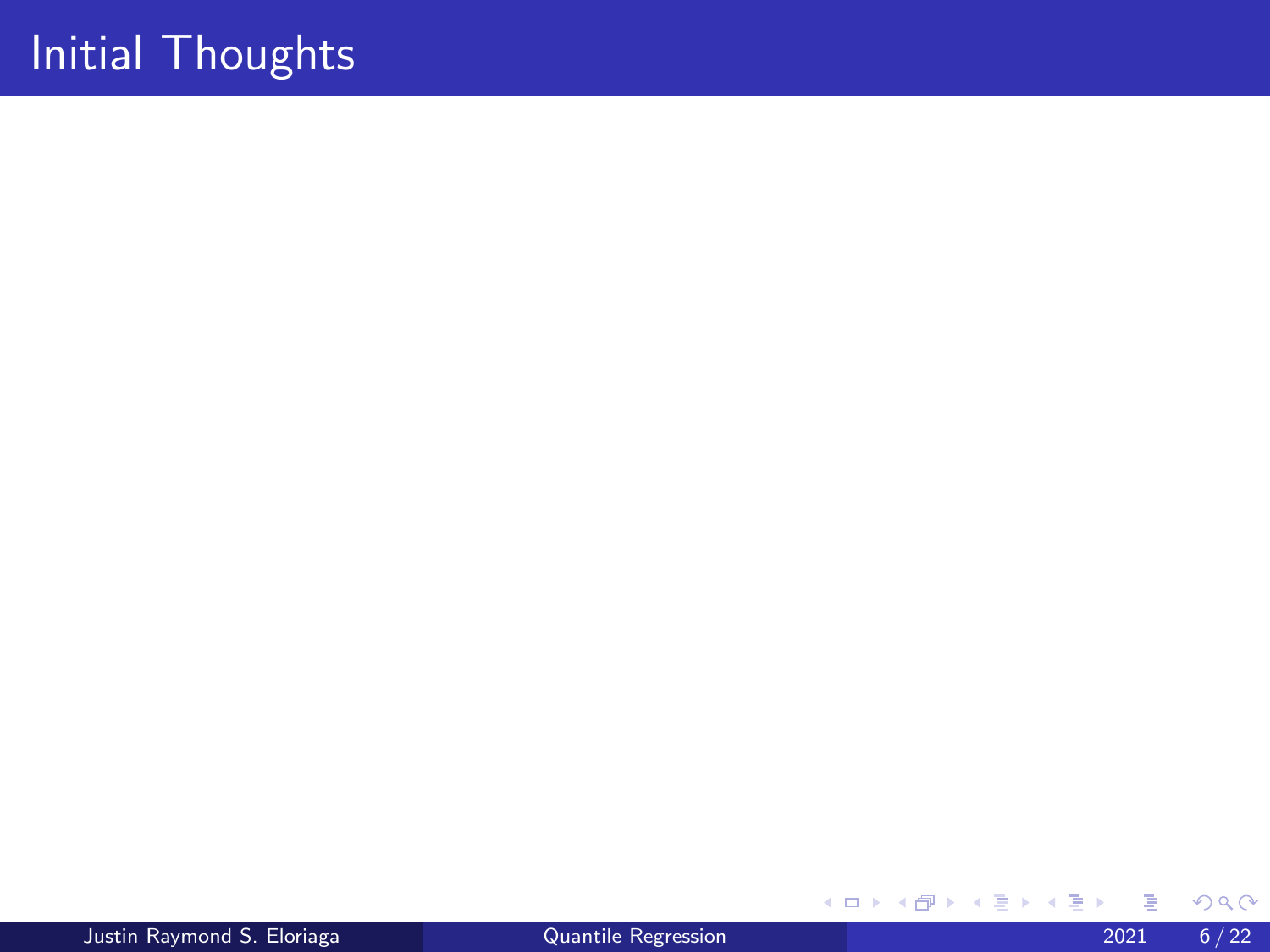4 0 F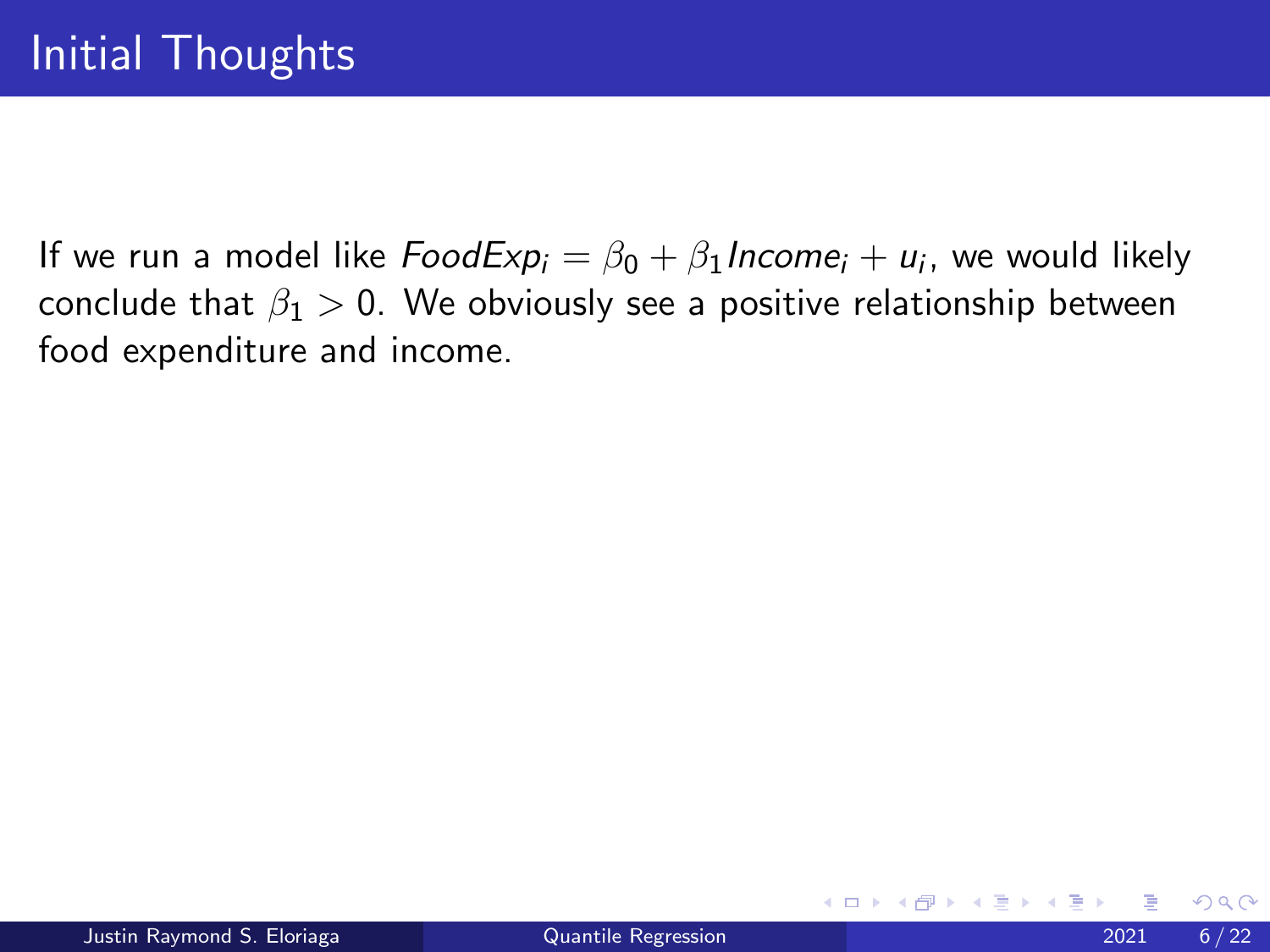• But what if we wanted to see it for those in the population that have higher incomes? Is that relationship stronger or weaker (i.e. is  $\beta_1$ ) more positive or less positive?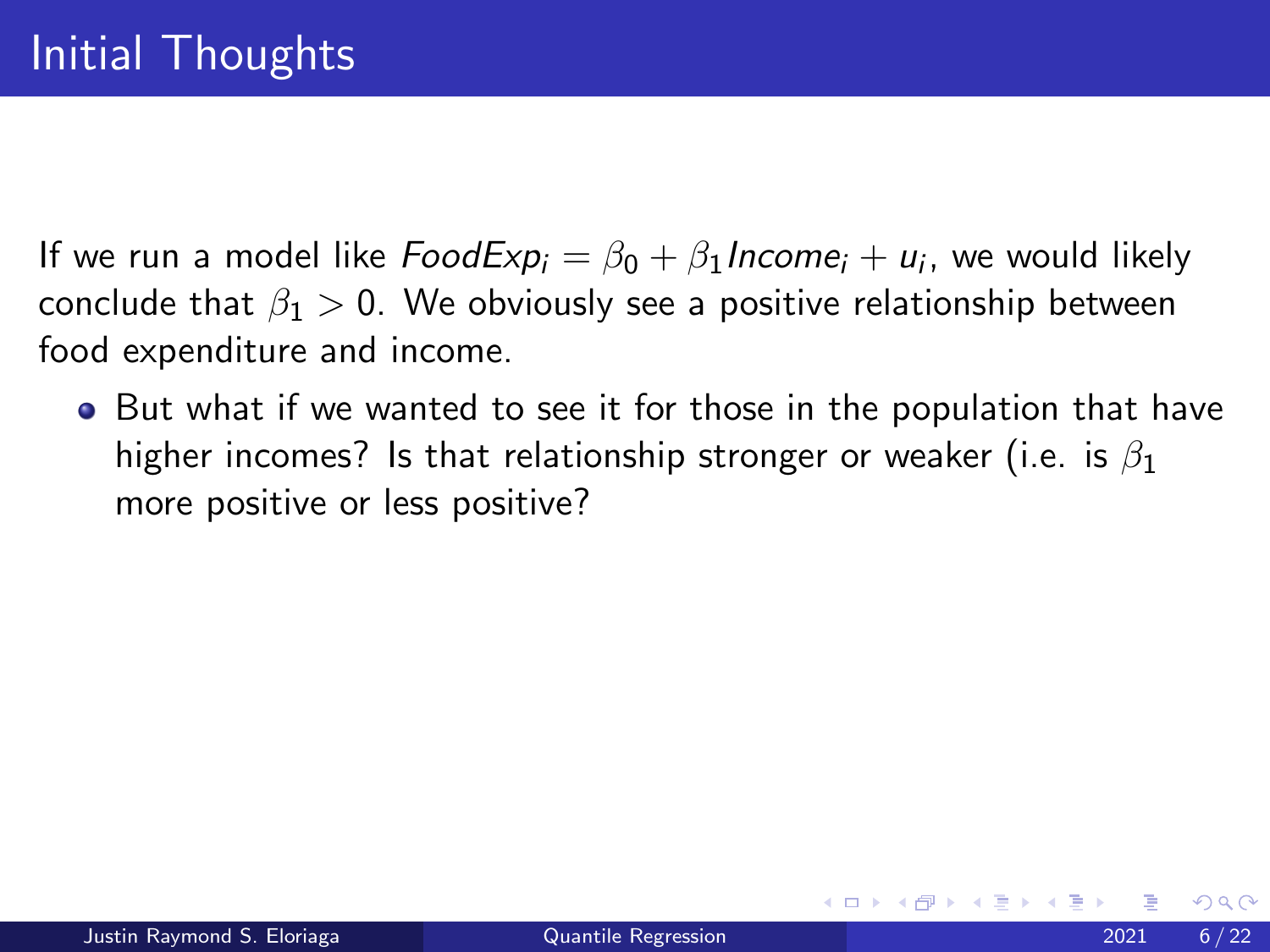- But what if we wanted to see it for those in the population that have higher incomes? Is that relationship stronger or weaker (i.e. is  $\beta_1$ ) more positive or less positive?
- Traditionally, we have relied on interaction terms (i.e. the product of a dummy and a continous variable to alter the slope.

つへへ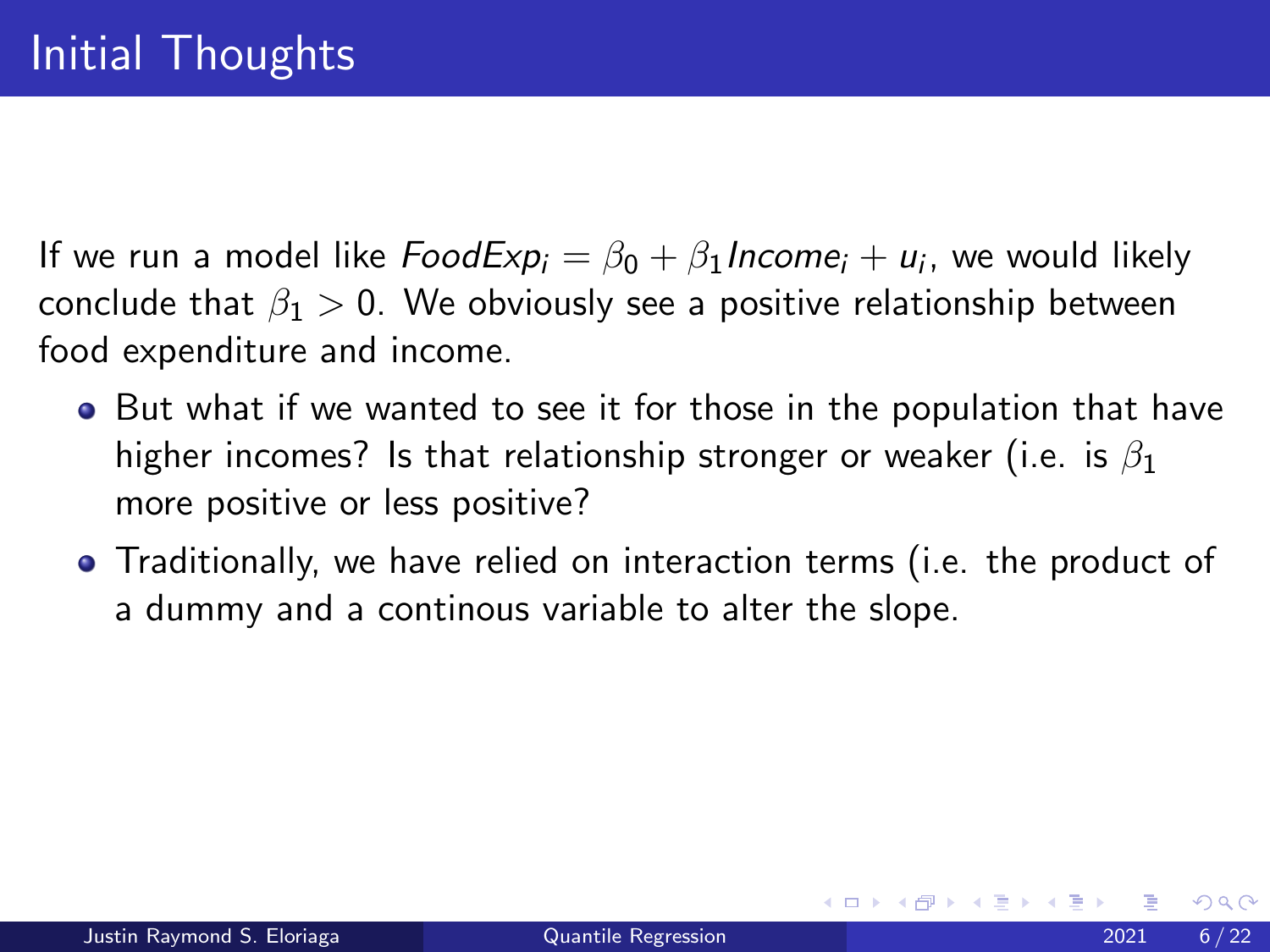- But what if we wanted to see it for those in the population that have higher incomes? Is that relationship stronger or weaker (i.e. is  $\beta_1$ ) more positive or less positive?
- Traditionally, we have relied on interaction terms (i.e. the product of a dummy and a continous variable to alter the slope.
- But these interaction terms may be misleading if some assumptions of the CLRM are not met.

つへへ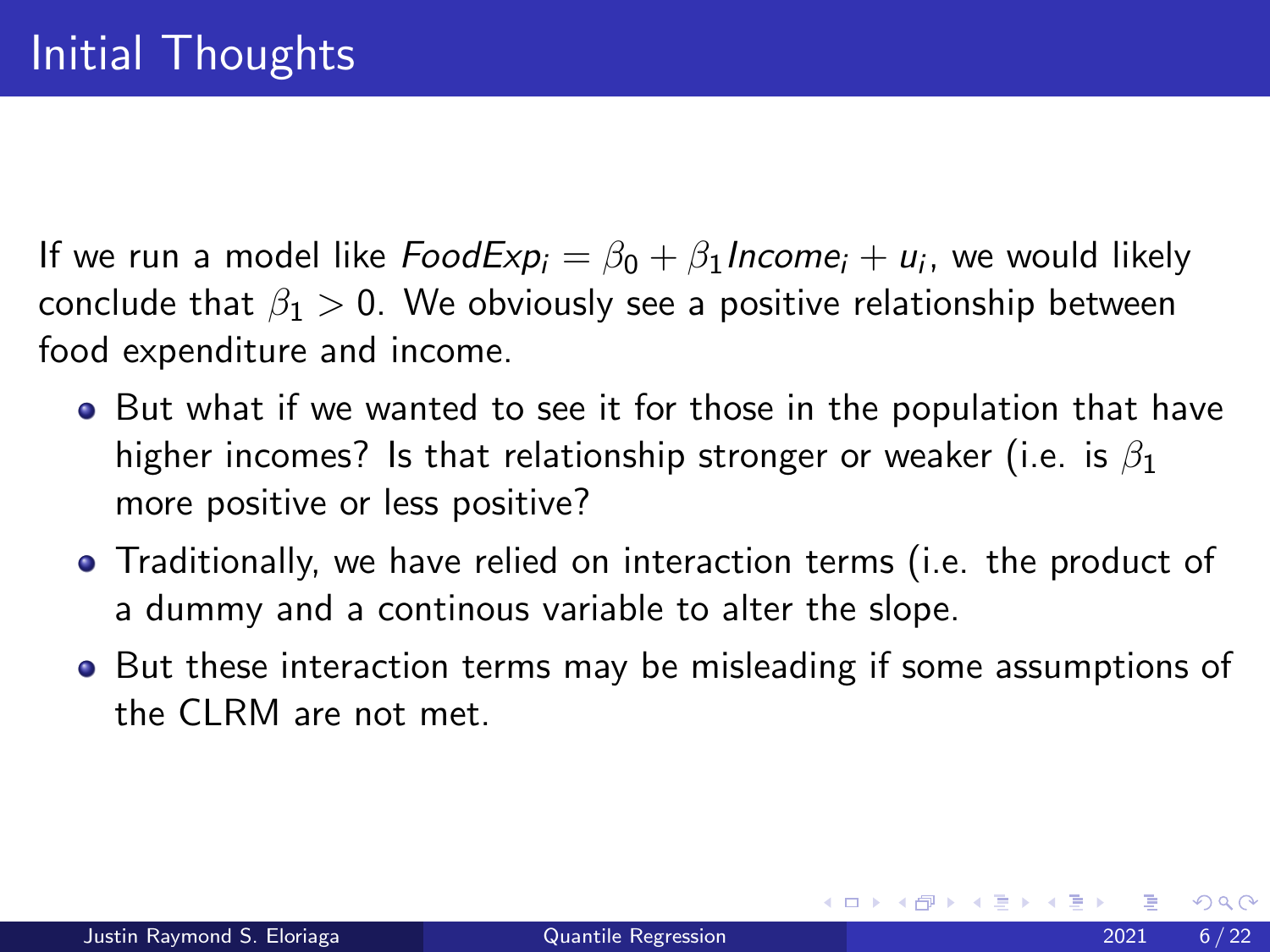$cail:$  $lm(formula = engel$foodexp ~ engel$income)$ Residuals: Min 10 Median 30 Max  $-725.70$   $-60.24$   $-4.32$   $53.41$   $515.77$ Coefficients: Estimate Std. Error t value  $Pr(\gt|t|)$ (Intercept) 147.47539 15.95708 9.242 <2e-16 \*\*\* engel\$income 0.48518 0.01437 33.772 <2e-16 \*\*\*  $- - -$ Signif. codes: 0 '\*\*\*' 0.001 '\*\*' 0.01 '\*' 0.05 '.' 0.1 ' ' 1 Residual standard error: 114.1 on 233 degrees of freedom Multiple R-squared: 0.8304. Adjusted R-squared: 0.8296

F-statistic: 1141 on 1 and 233 DF, p-value: < 2.2e-16

メロメメ 御 メメ きょく ヨメッ 君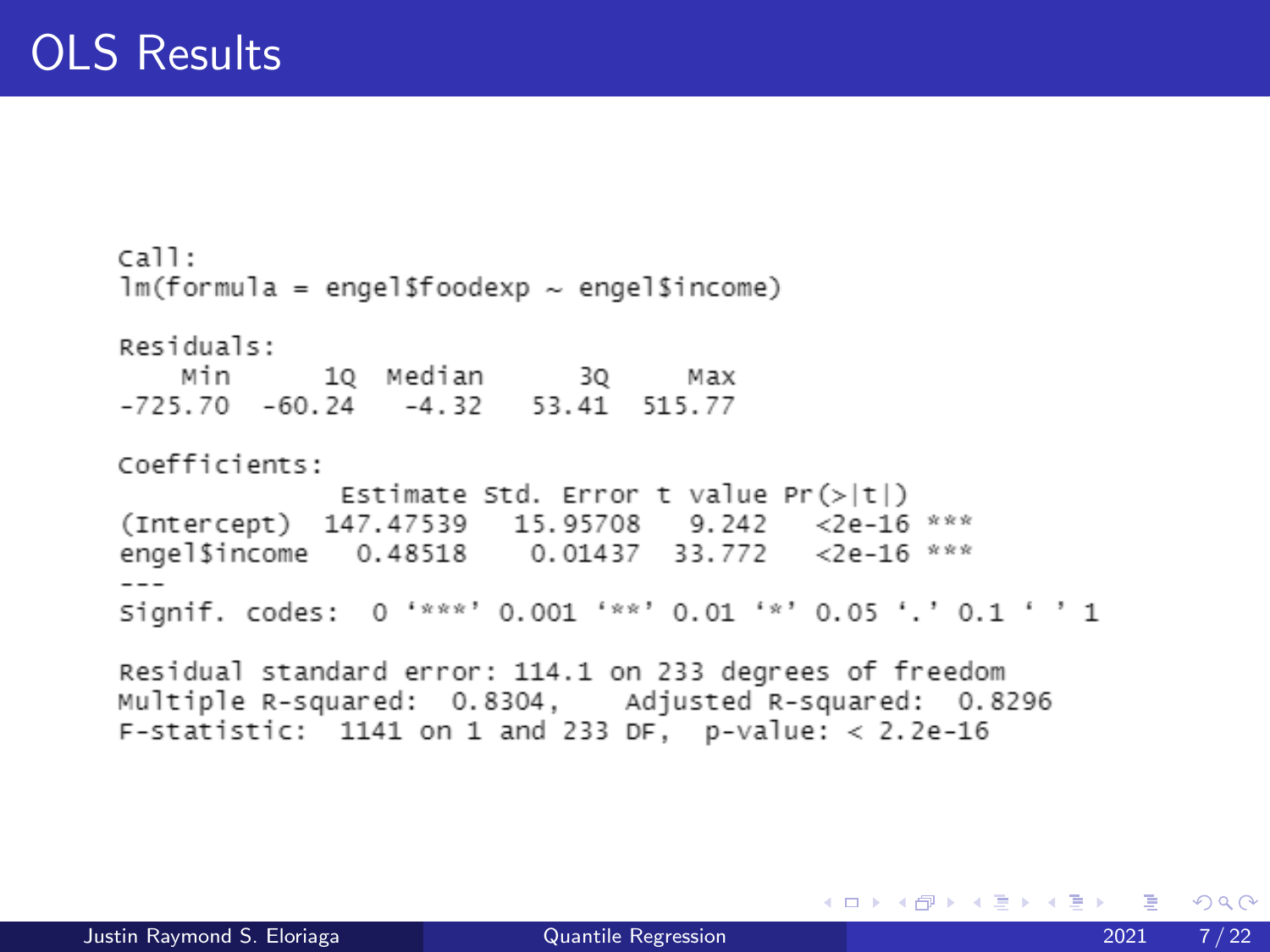#### Thinking Beyond the Mean

Þ **D** 

メロメ (御) メミンメモ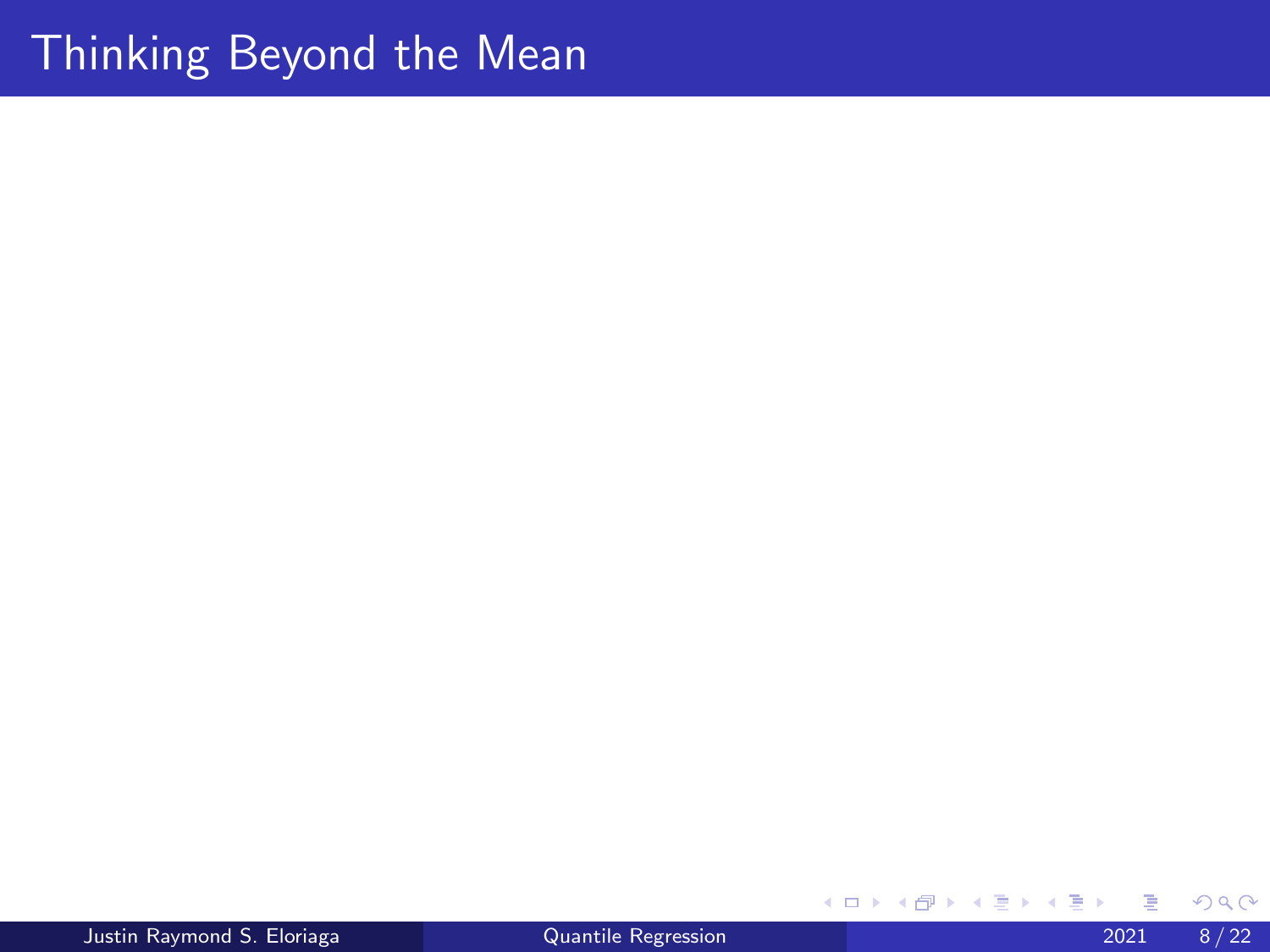4 D F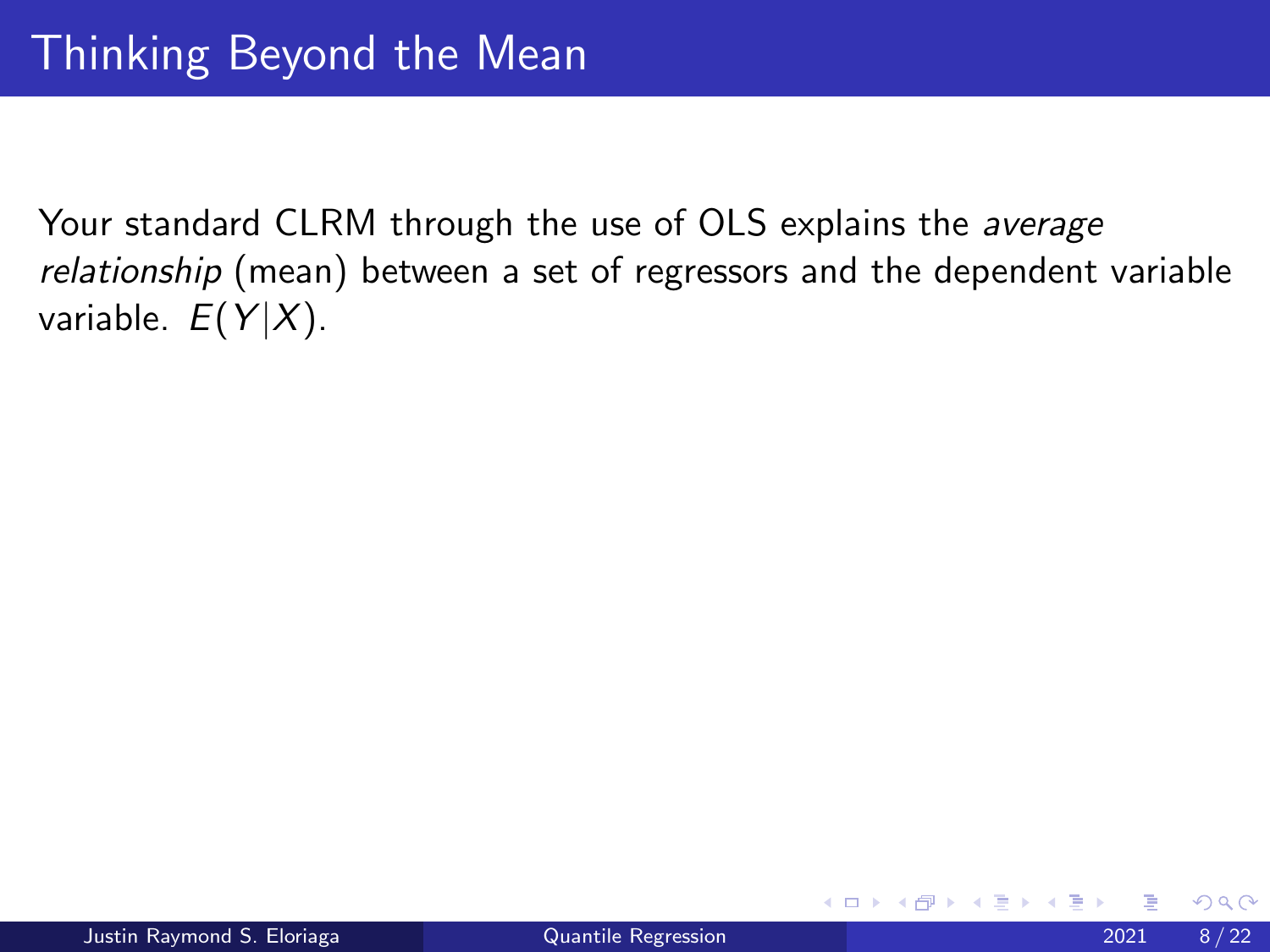• From our discussions before, the OLS methodology is predicated on the minimization of the residual sum of squares

$$
\min \text{RSS} = \sum_{i=1}^{N} e_i^2
$$

つひひ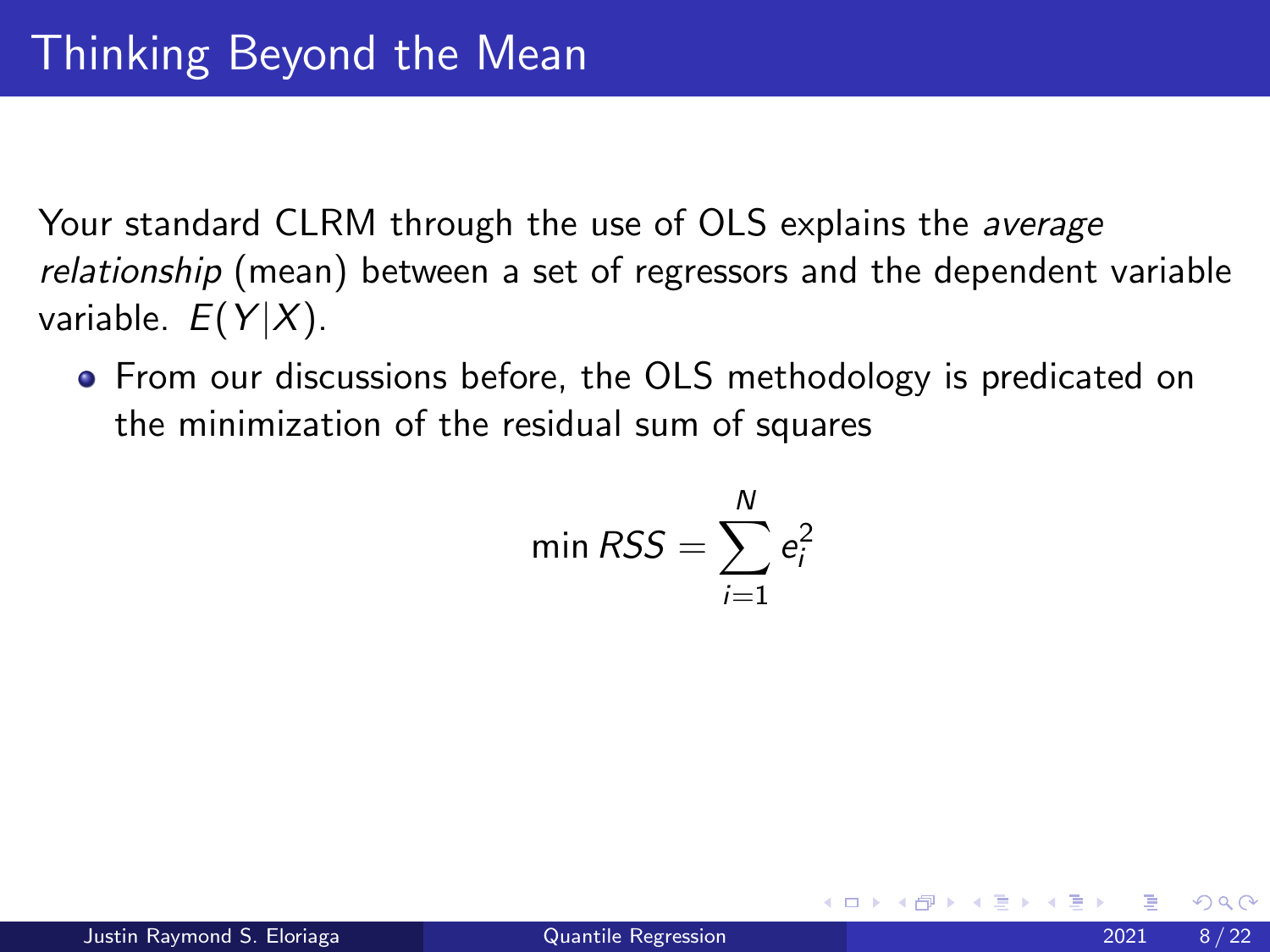**•** From our discussions before, the OLS methodology is predicated on the minimization of the residual sum of squares

$$
\min \text{RSS} = \sum_{i=1}^{N} e_i^2
$$

• But we alluded to the question in the discussion? Is there a more straightforward way for us to prevent the problem of offset?

つひい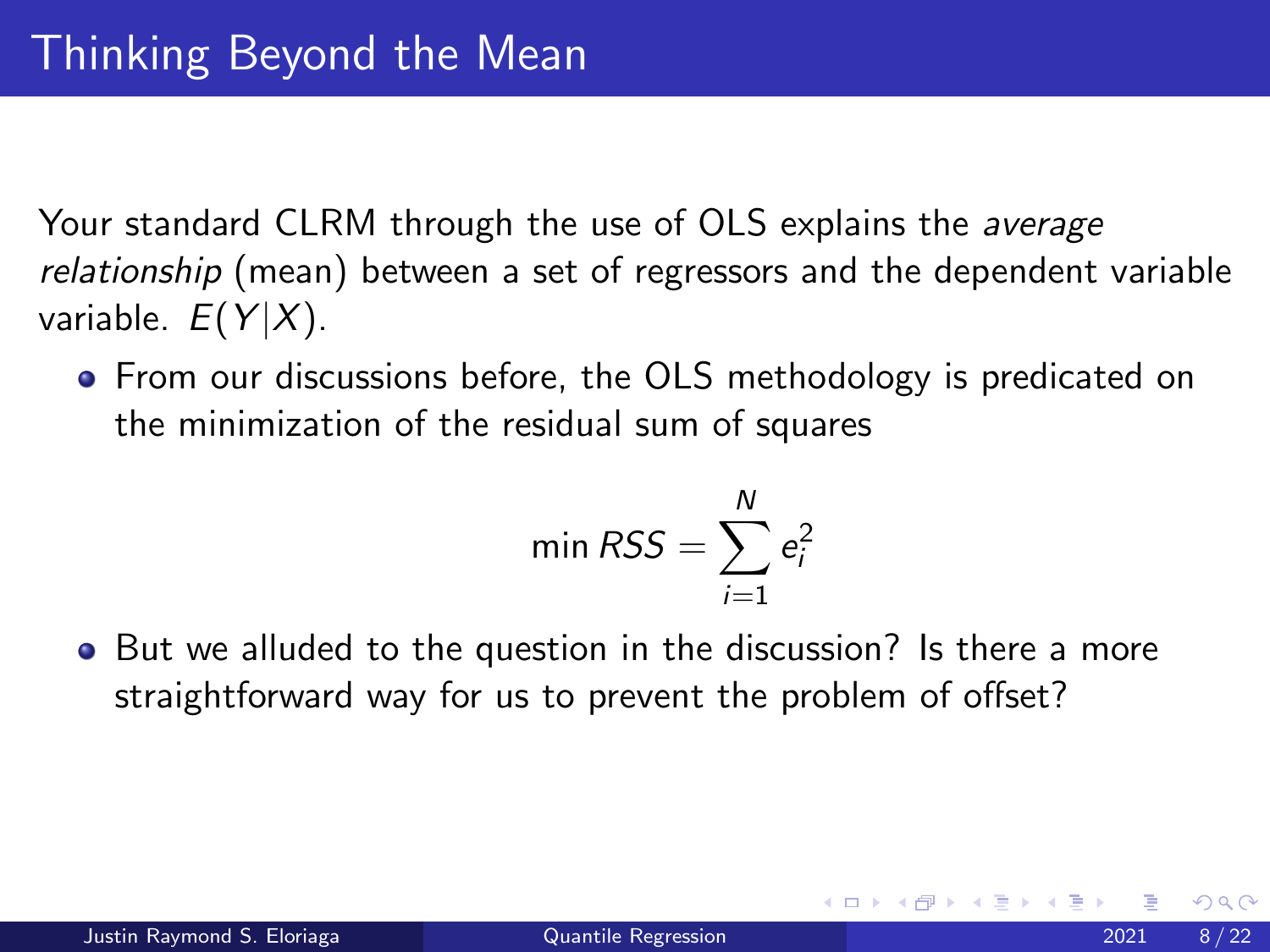**•** From our discussions before, the OLS methodology is predicated on the minimization of the residual sum of squares

$$
\min \text{RSS} = \sum_{i=1}^{N} e_i^2
$$

- But we alluded to the question in the discussion? Is there a more straightforward way for us to prevent the problem of offset?
- The answer is yes and we call it the quantile regression!

つひい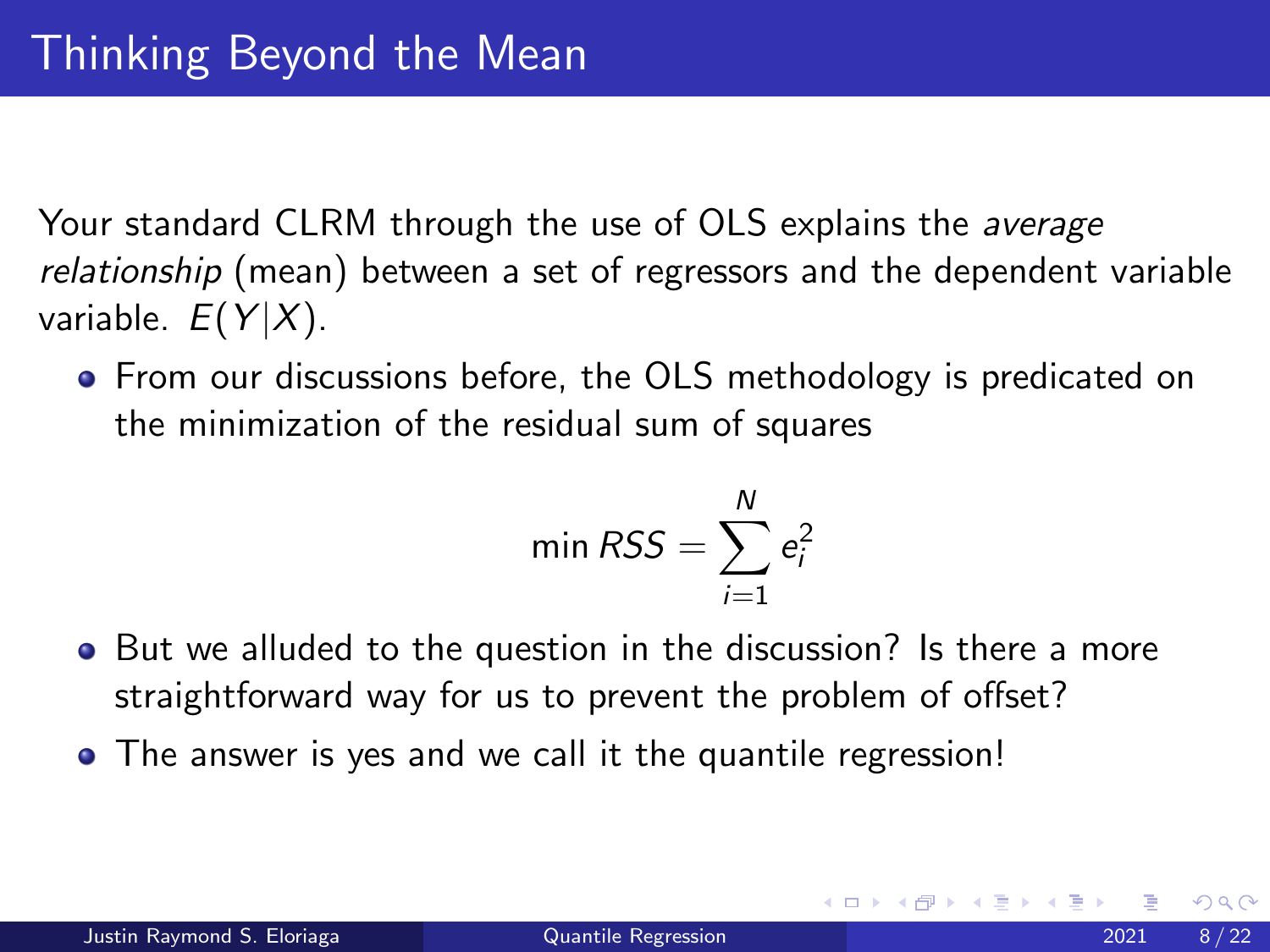# What is a Quantile?

Justin Raymond S. Eloriaga [Quantile Regression](#page-0-0) 2021 9 / 22

Þ

メロトメ 倒 トメ ミトメ ミト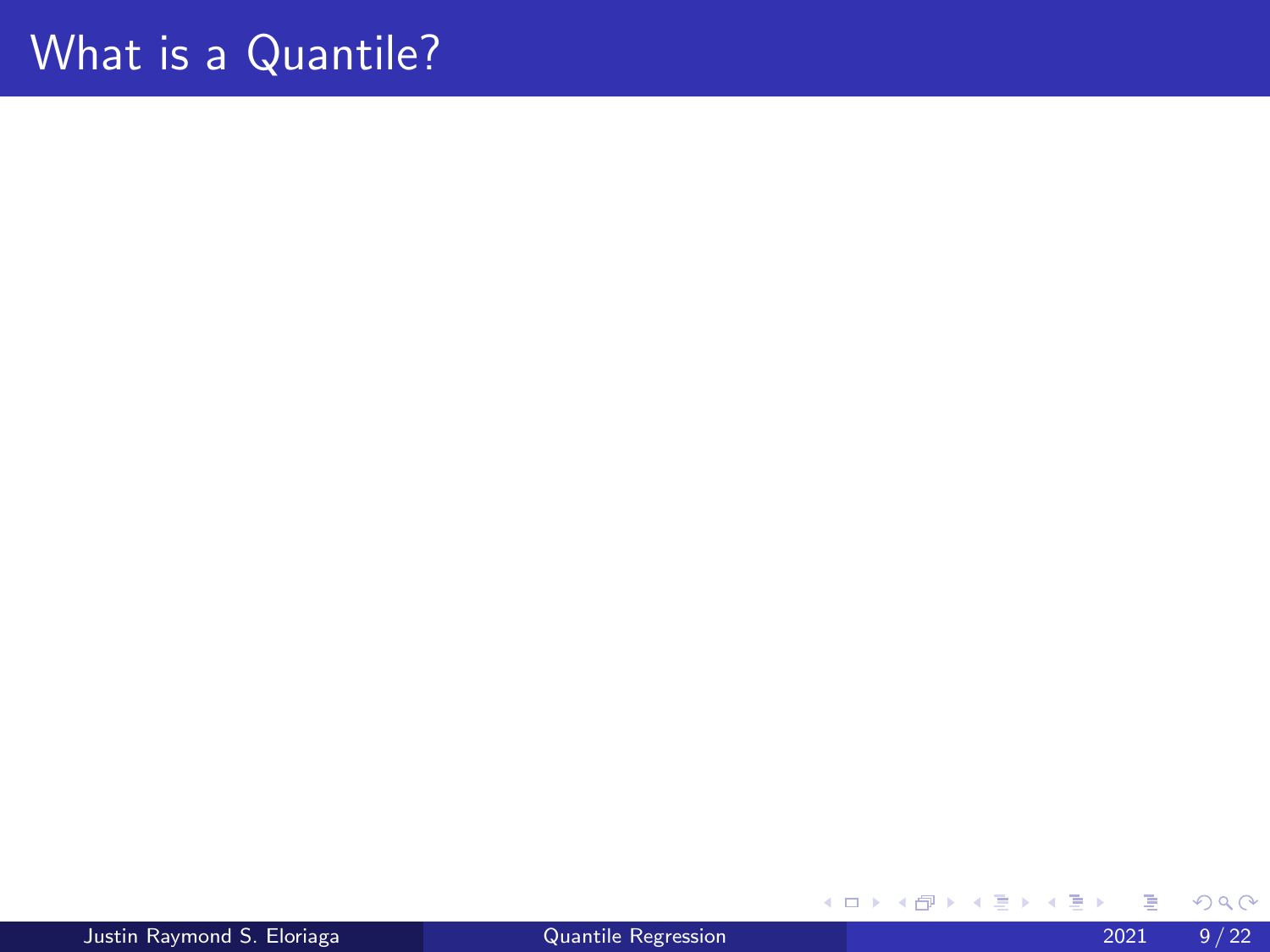A quantile is basically a percentile, they are synonymous.

4 0 F

э → < 3H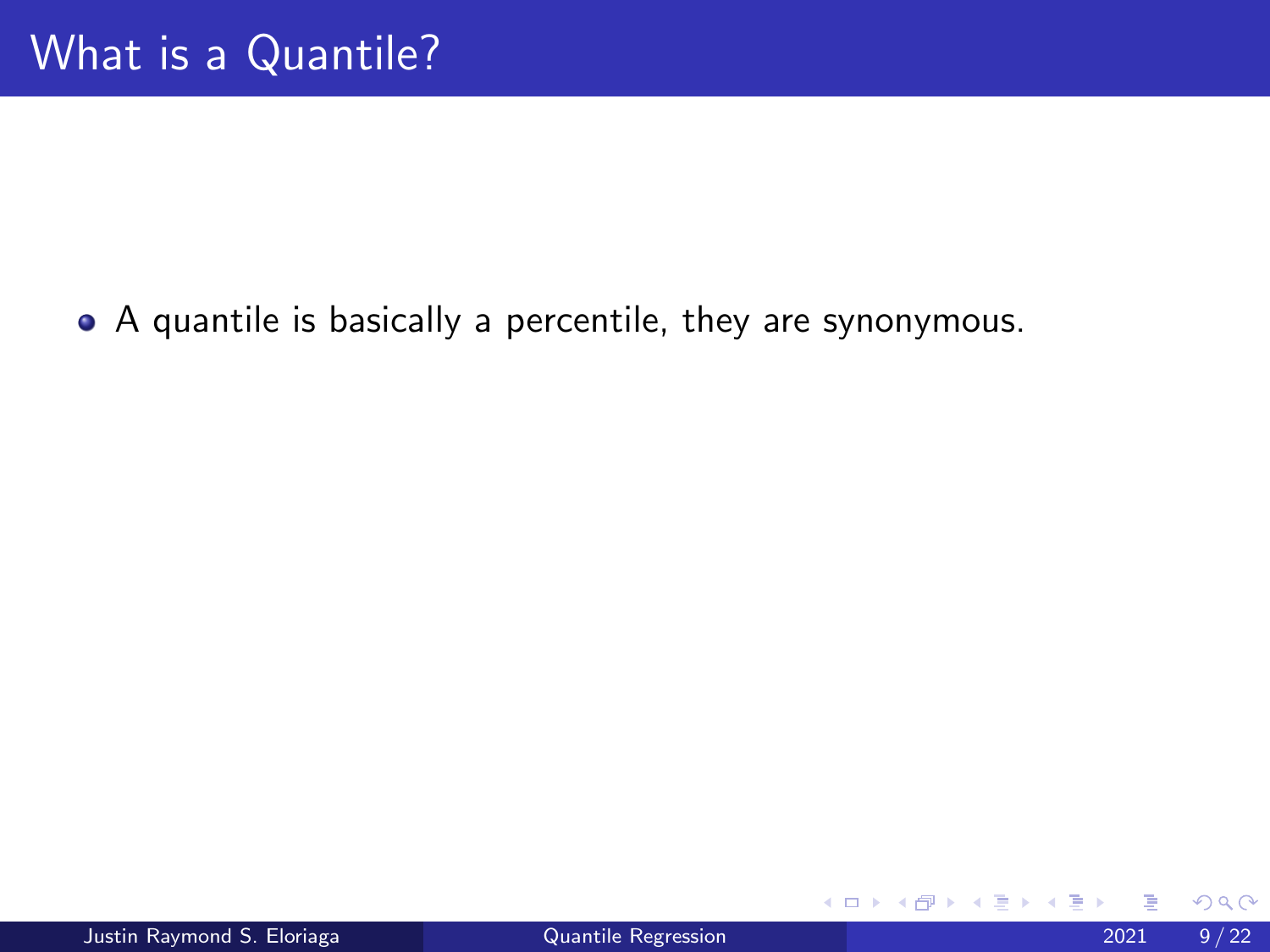- A quantile is basically a percentile, they are synonymous.
- In essence, we have 99 quantiles out there, the best known being the 50th quantile or what we refer to as the median.

4 **D**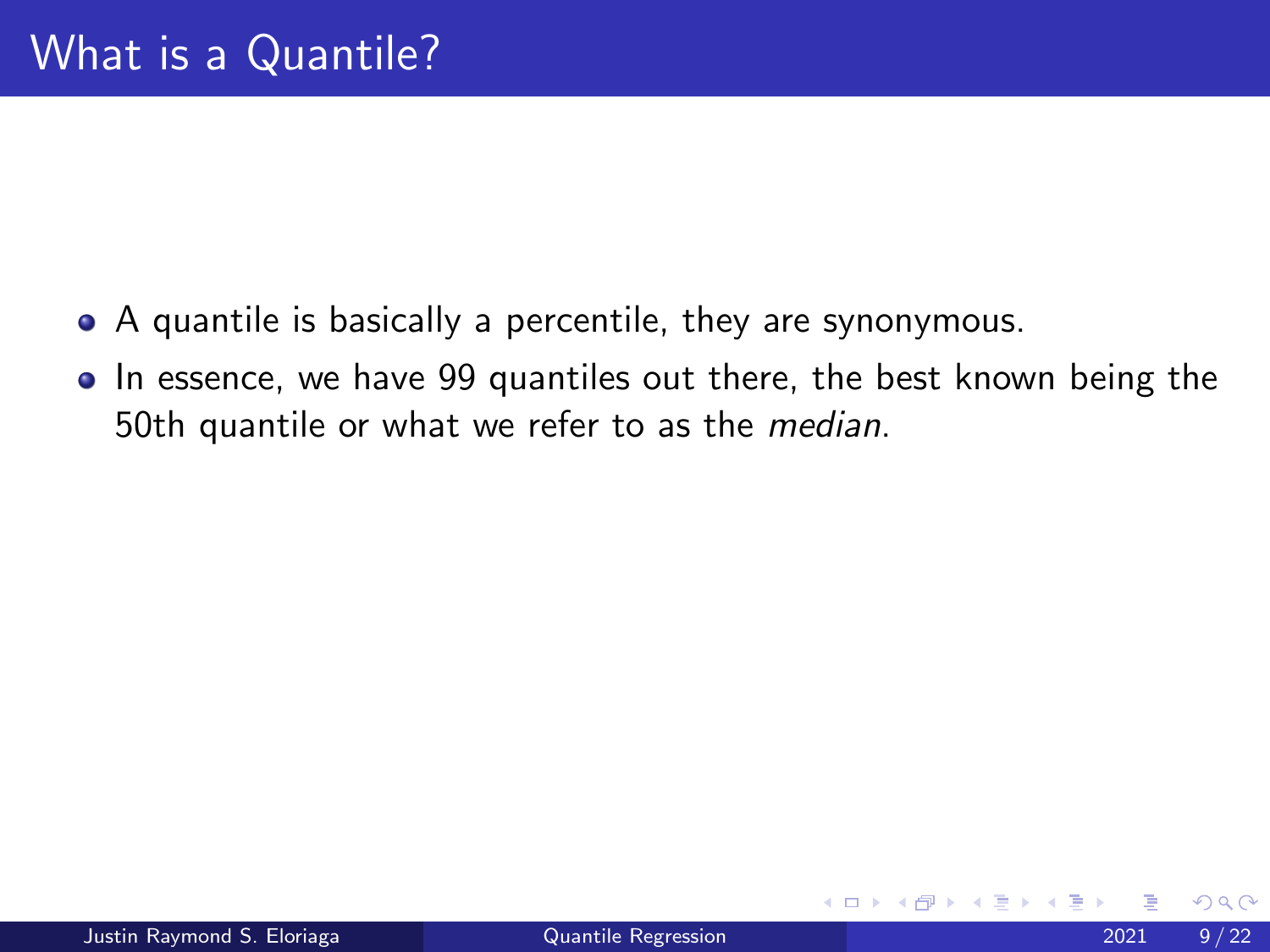- A quantile is basically a percentile, they are synonymous.
- In essence, we have 99 quantiles out there, the best known being the 50th quantile or what we refer to as the median.
- We will allude to the fact that OLS is just a picture of the conditional mean  $E(Y|X)$ , which is deficient in many ways. The quantile regression allows us to come up with a more comprehensive picture of the effect of the regressors on the dependent variable.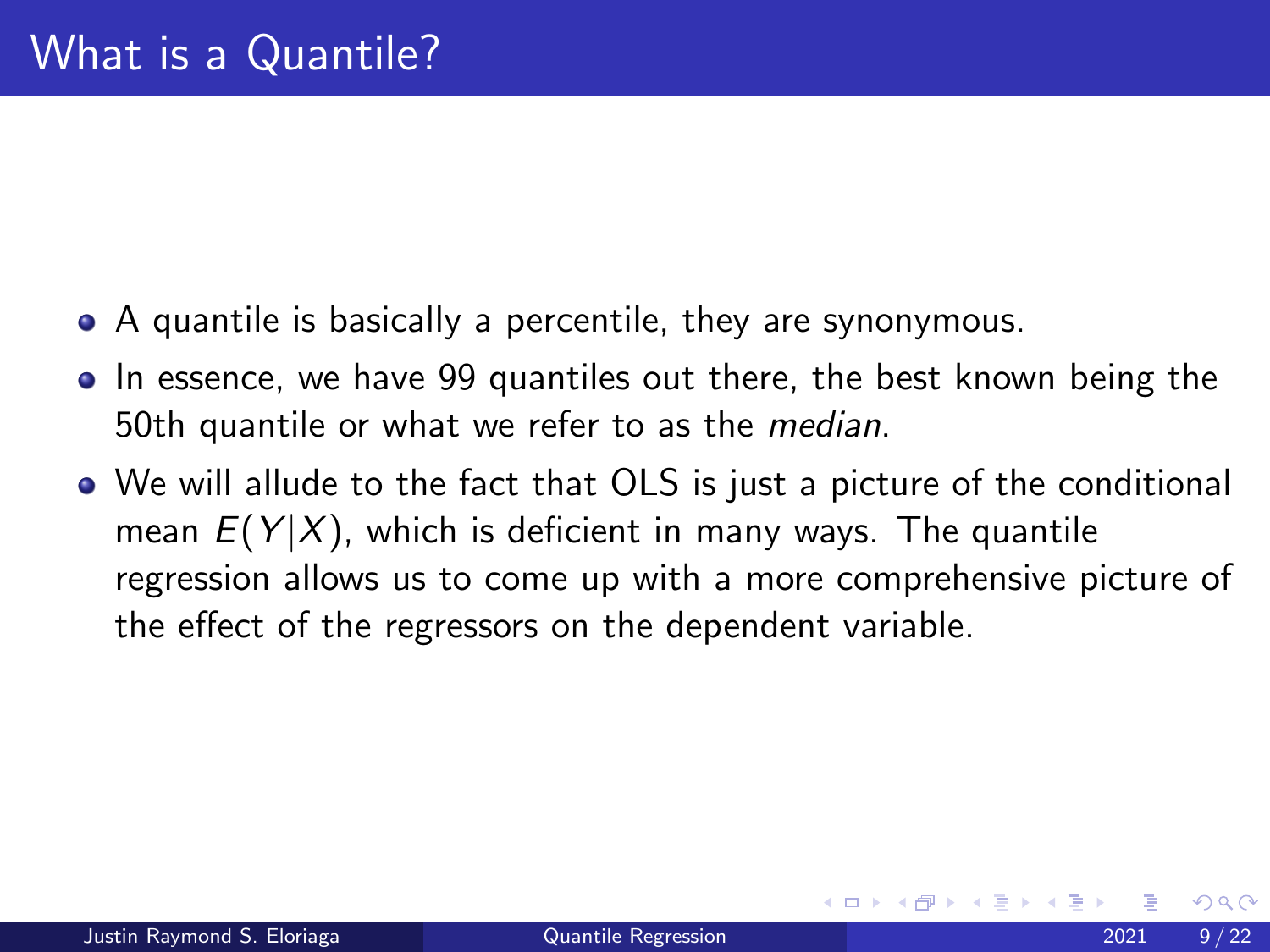Justin Raymond S. Eloriaga [Quantile Regression](#page-0-0) 2021 10 / 22

メロトメ 倒 トメ ミトメ ミト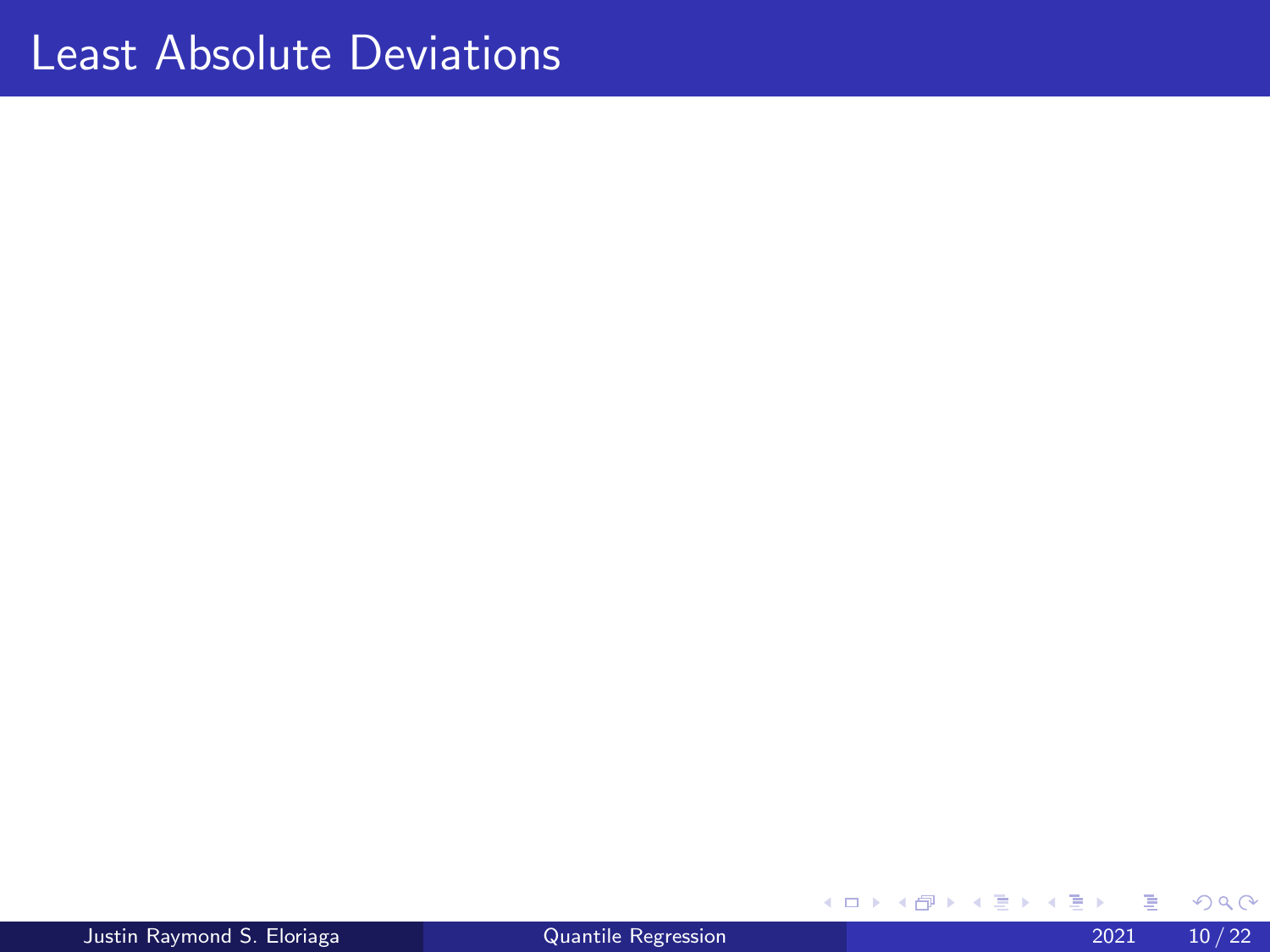That more straightforward manner would just be minimizing the sum of the absolute value of these residuals, and that is exactly what the Least Absolute Deviations methodology employs.

$$
\min \sum_{i=1}^N |e_i|
$$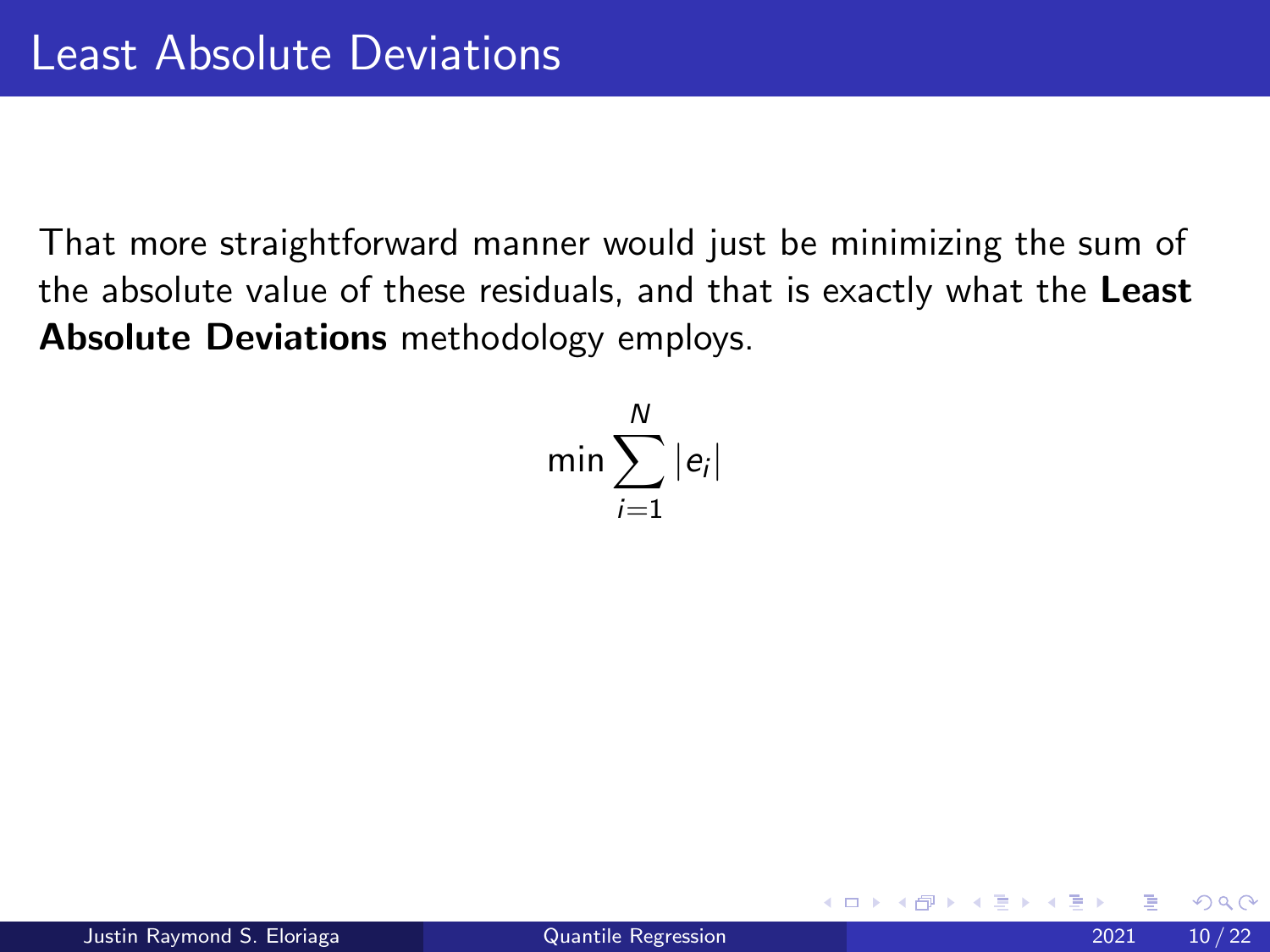That more straightforward manner would just be minimizing the sum of the absolute value of these residuals, and that is exactly what the Least Absolute Deviations methodology employs.

$$
\min \sum_{i=1}^N |e_i|
$$

• We refer to this as the *median regression*, and in some ways, it is quite a bit better than looking at things at the mean.

つひい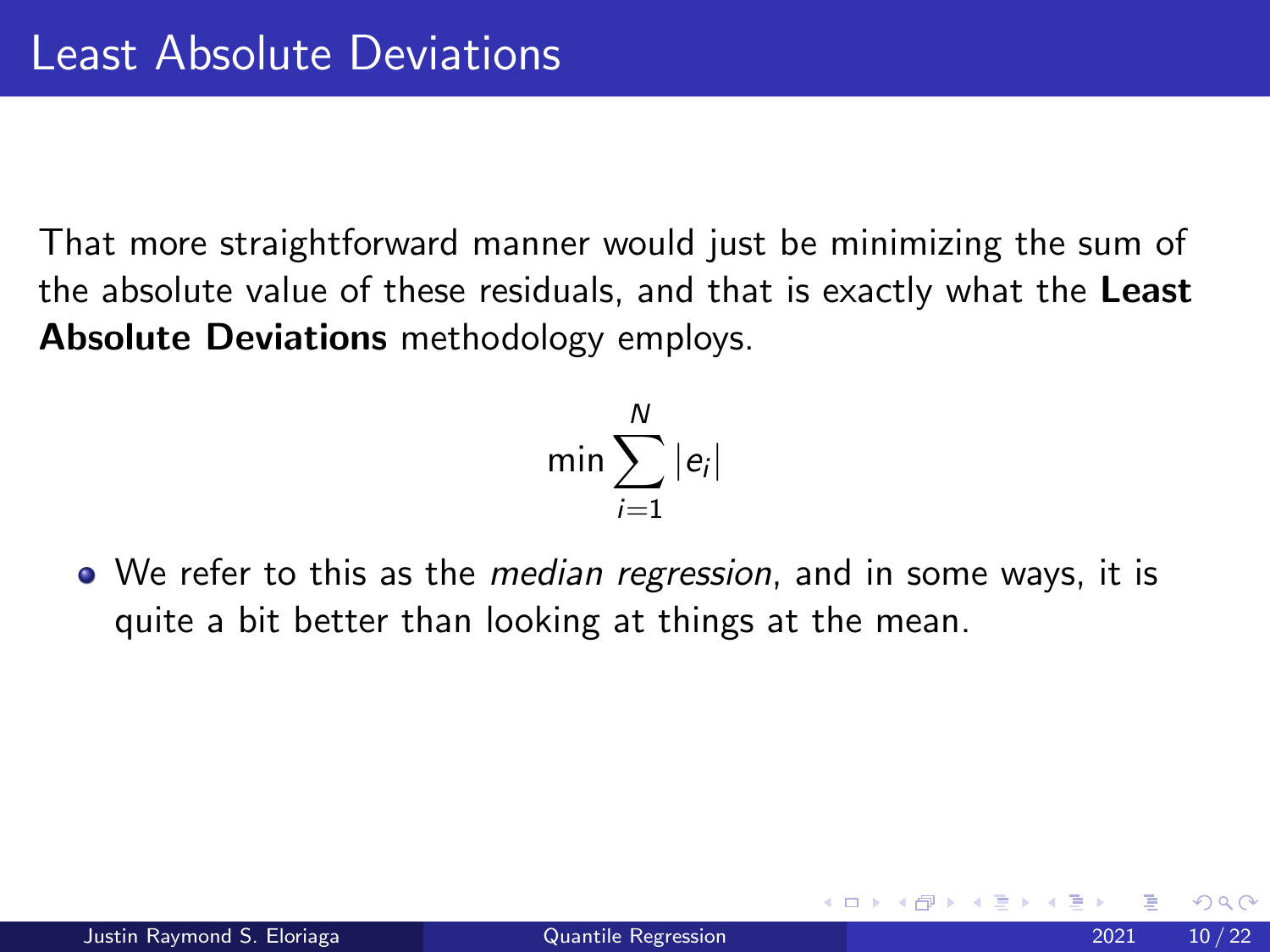That more straightforward manner would just be minimizing the sum of the absolute value of these residuals, and that is exactly what the Least Absolute Deviations methodology employs.

$$
\min \sum_{i=1}^N |e_i|
$$

- We refer to this as the *median regression*, and in some ways, it is quite a bit better than looking at things at the mean.
- **•** But the median is just one part of the distribution, what about the other 98 parts of the distribution? What can we do with those?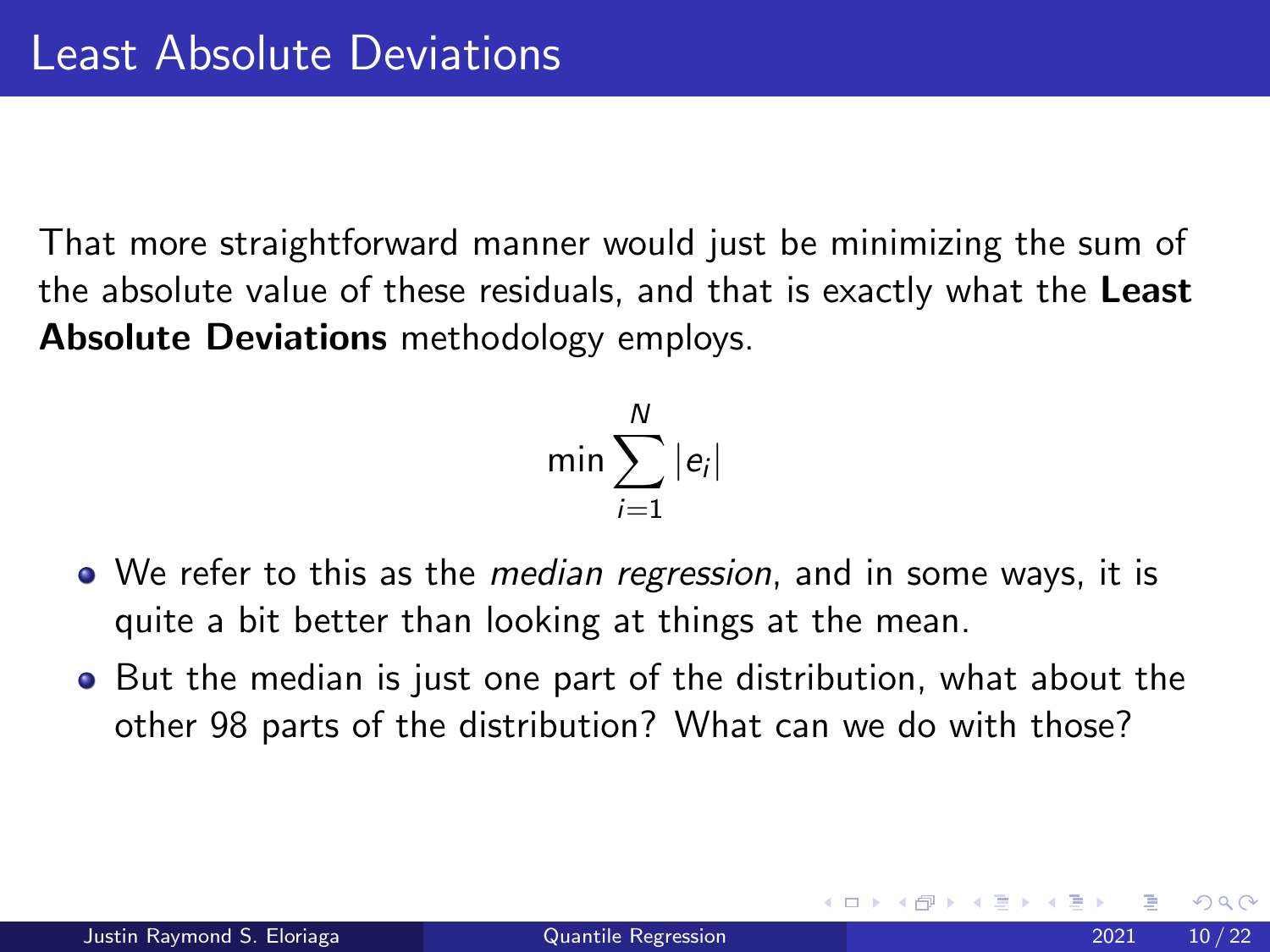## Quantile Regression

Justin Raymond S. Eloriaga [Quantile Regression](#page-0-0) 2021 11 / 22

メロトメ 倒 トメ ミトメ ミト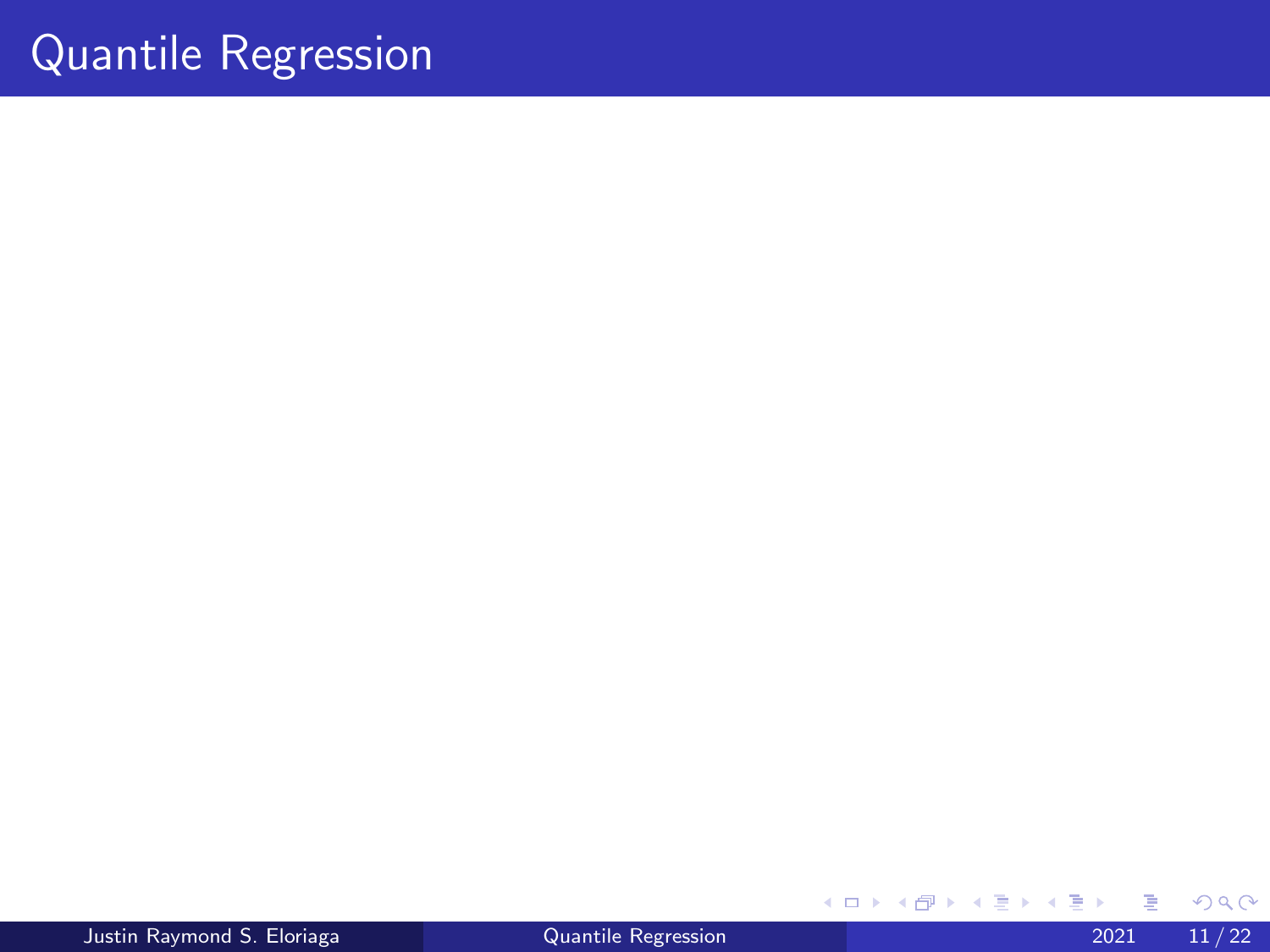The Quantile Regression is a non-parametric regression which minimizes a sum of asymmetric penalties for underprediction  $q\cdot |e_i|$  and overprediction  $(1-q)\cdot |e_i|$ . If you recall,  $e_i=y_i-x\beta$ 

$$
\text{min}\left(\sum_{i=1}^N q|e_i| + \sum_{i=1}^N (1-q)|e_i|\right)
$$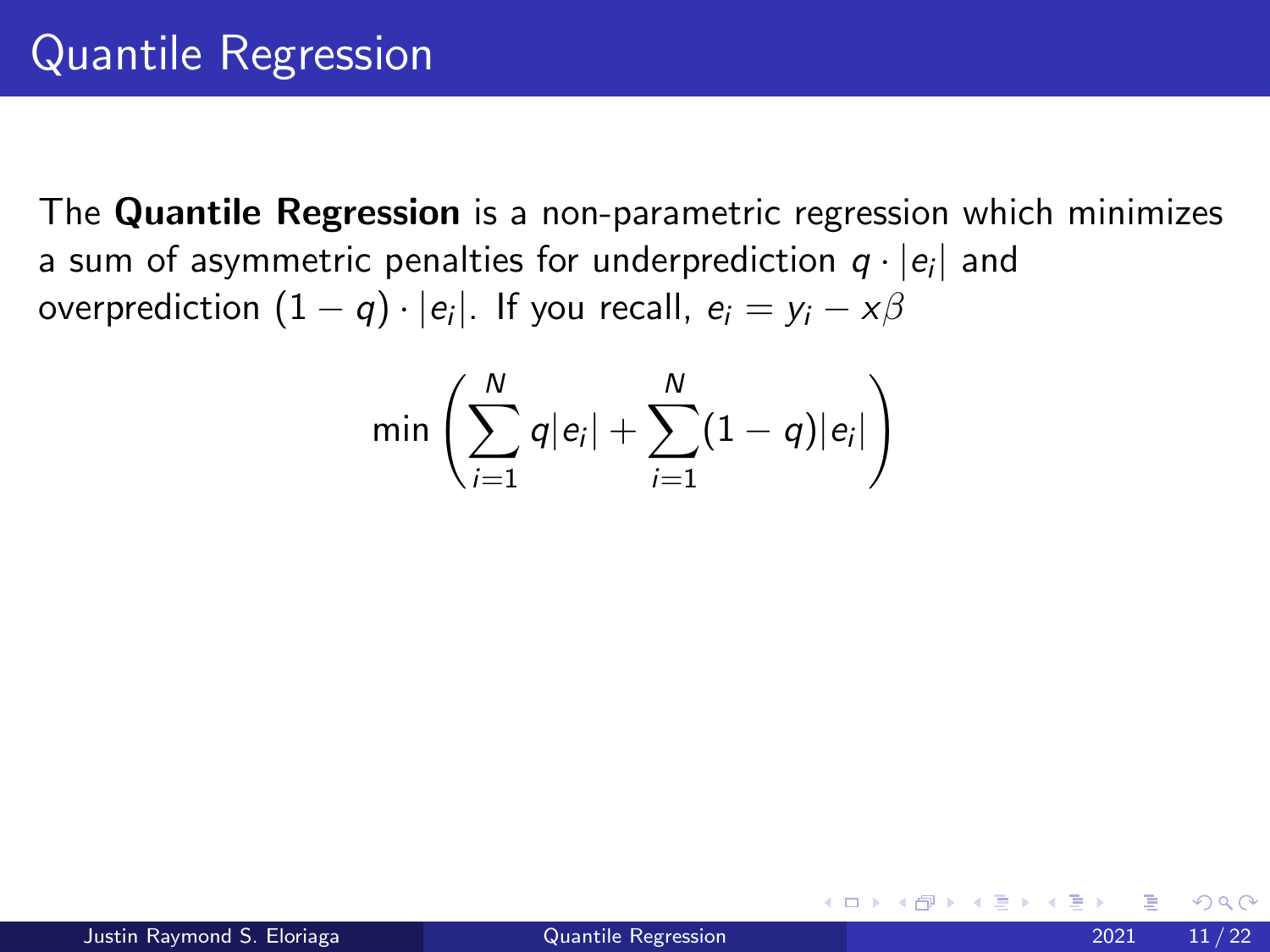The Quantile Regression is a non-parametric regression which minimizes a sum of asymmetric penalties for underprediction  $q\cdot |e_i|$  and overprediction  $(1-q)\cdot |e_i|$ . If you recall,  $e_i=y_i-x\beta$ 

$$
\min\left(\sum_{i=1}^N q|e_i| + \sum_{i=1}^N (1-q)|e_i|\right)
$$

More formally, the  $q$ th quantile regression estimator  $\hat{\beta_q}$  minimizes with respect to  $\beta_{q}$  the objective function

$$
Q = \sum_{i \in y_i \ge x\beta}^N q|y_i - x_i\beta_q| + \sum_{i \in y_i < x\beta}^N (1-q)|y_i - x_i\beta_q|
$$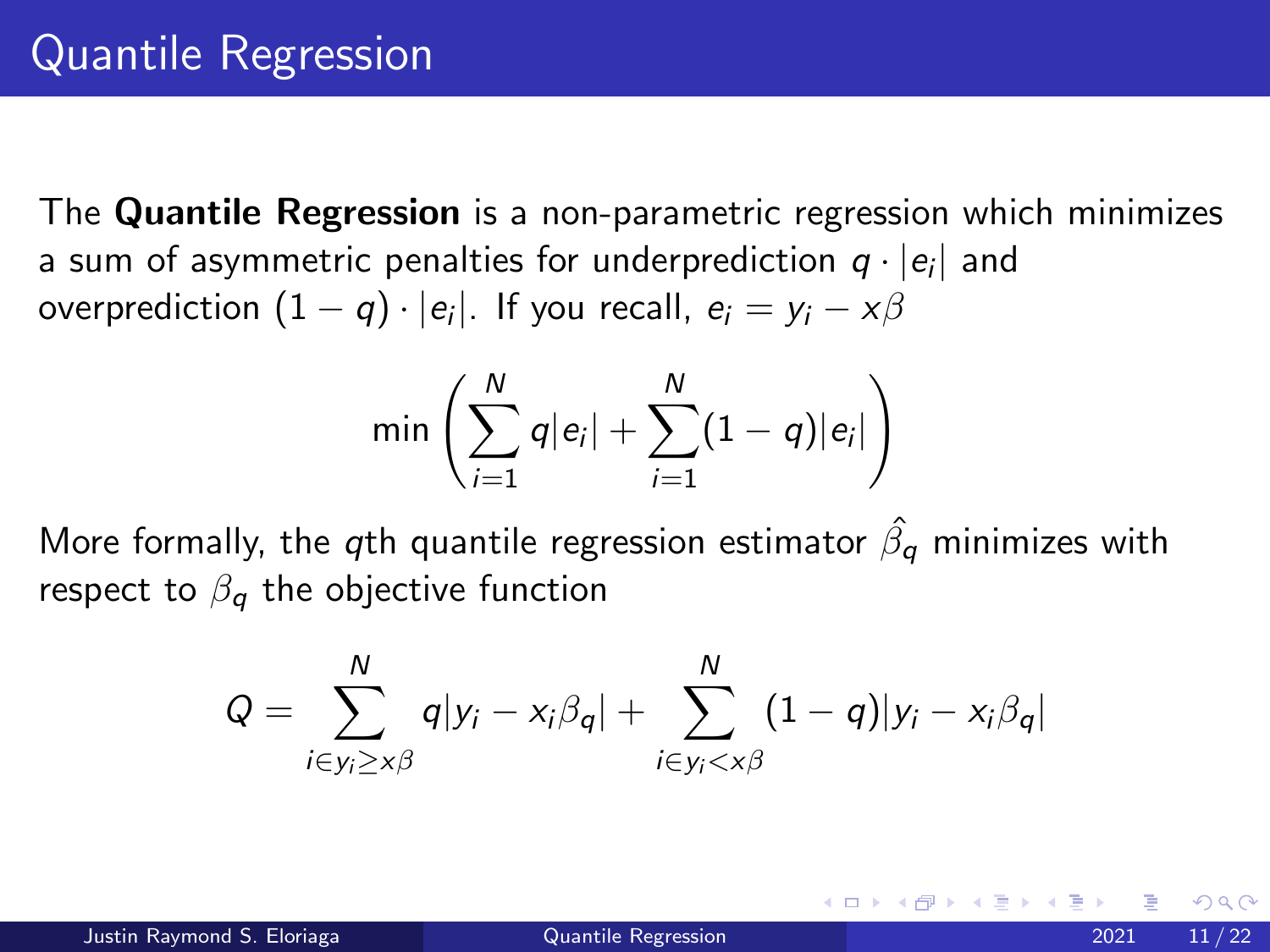#### Some Intuition with the Quantile Regression

Justin Raymond S. Eloriaga [Quantile Regression](#page-0-0) 2021 12 / 22

4 D.K. ∢母  $\sim$  $\rightarrow$ ∍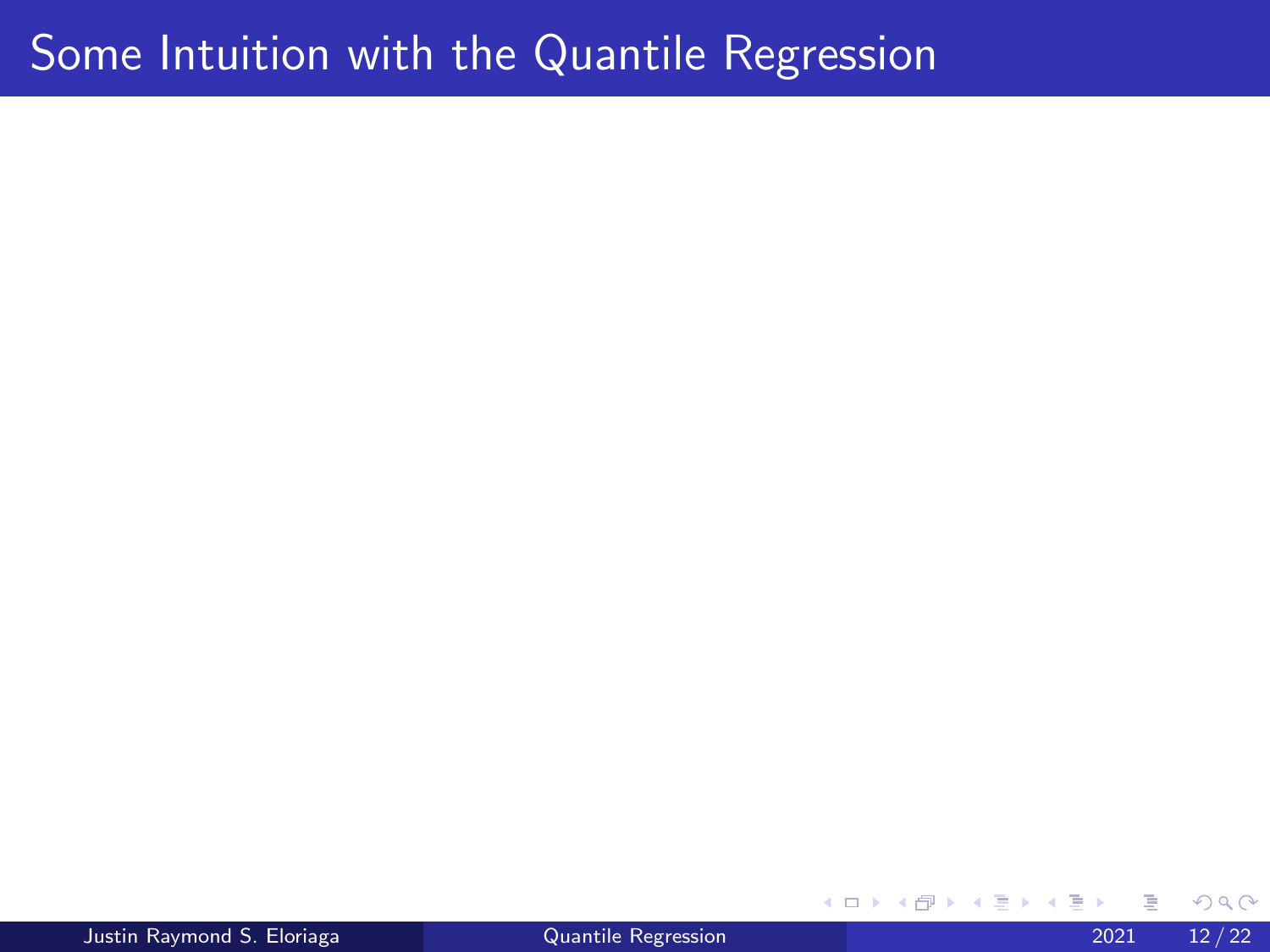## Some Intuition with the Quantile Regression

**O** Obviously, if  $q = 0.5$ , the quantile regression equation reduces to the LAD.

4 0 8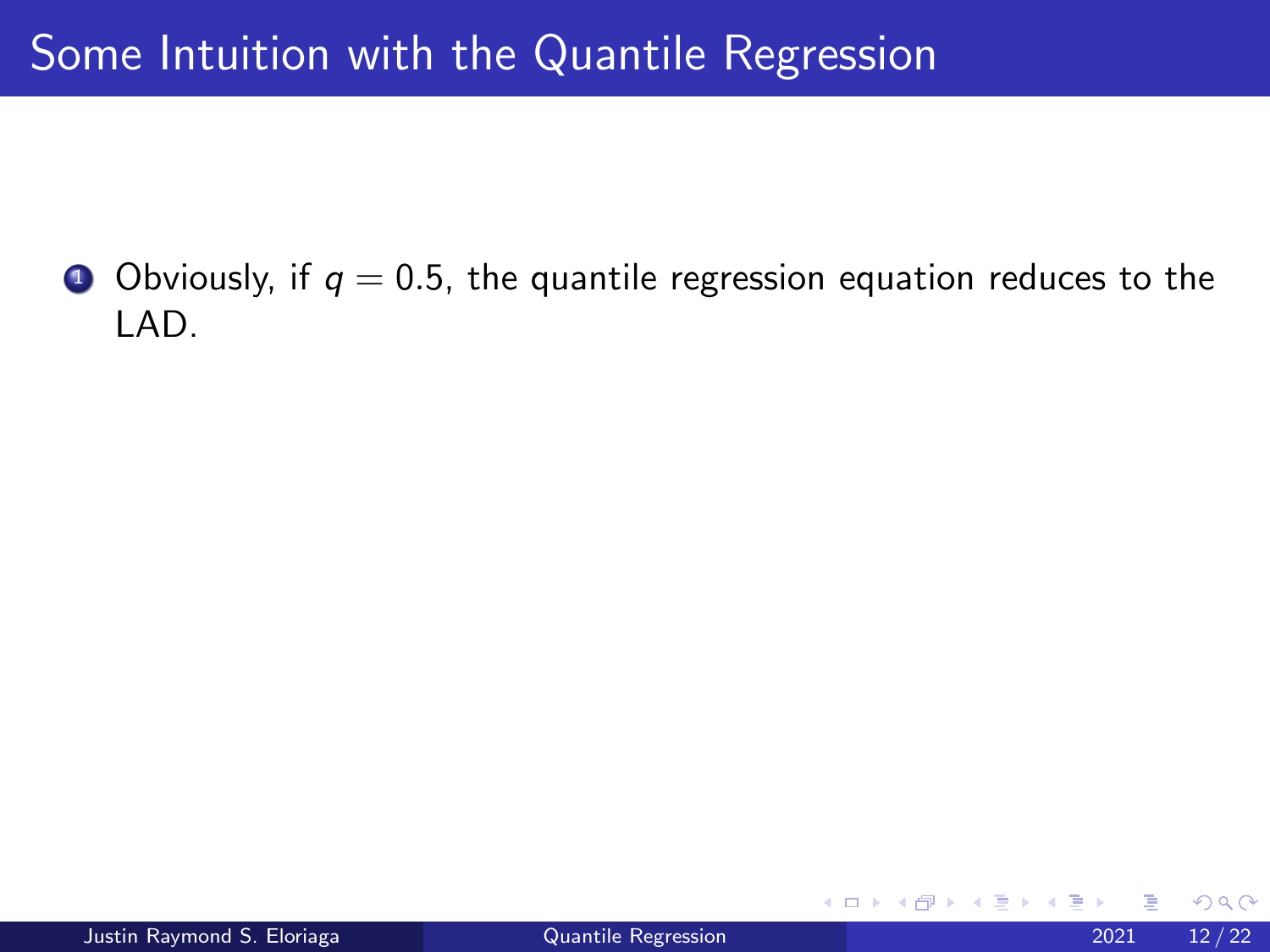## Some Intuition with the Quantile Regression

- **O** Obviously, if  $q = 0.5$ , the quantile regression equation reduces to the LAD.
- <sup>2</sup> Quantile regressions use linear programming techniques like the simplex method to obtain estimates, it doesn't use OLS or maximum likelihood.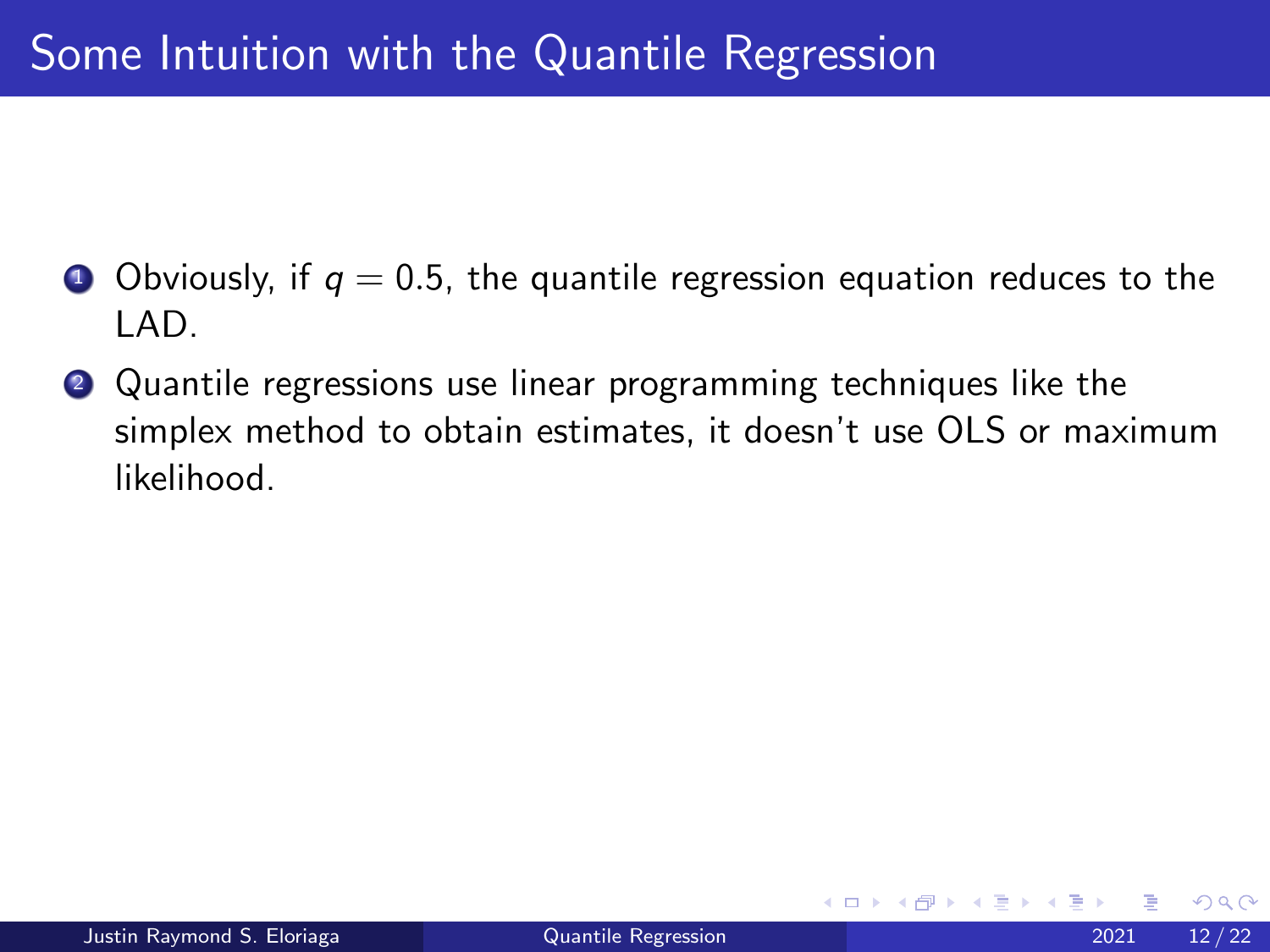- **O** Obviously, if  $q = 0.5$ , the quantile regression equation reduces to the LAD.
- <sup>2</sup> Quantile regressions use linear programming techniques like the simplex method to obtain estimates, it doesn't use OLS or maximum likelihood.
- **3** Because it can't be estimated using OLS, quantile regression cannot be decomposed into an ANOVA framework, just a psudeo one.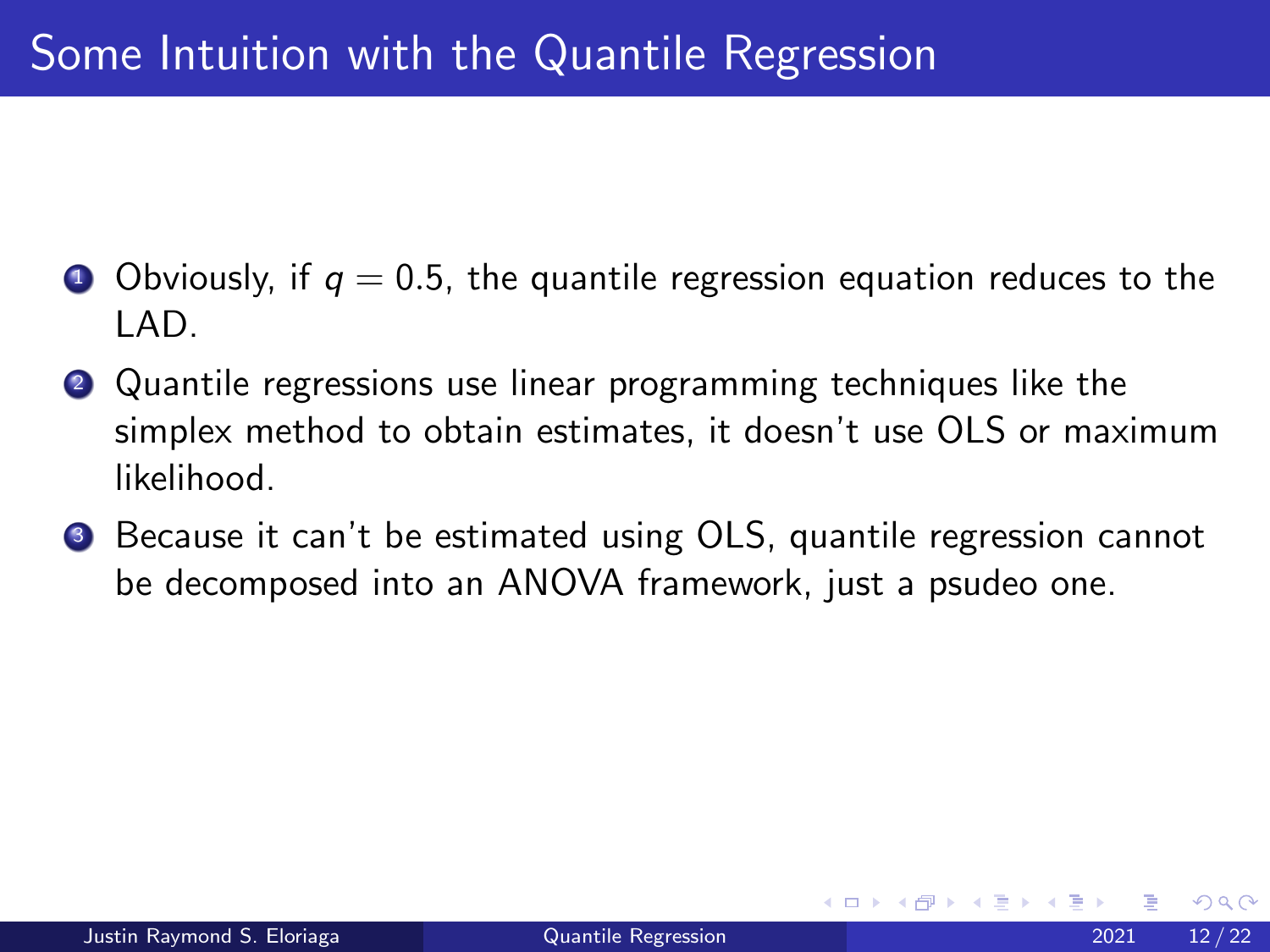- **O** Obviously, if  $q = 0.5$ , the quantile regression equation reduces to the LAD.
- <sup>2</sup> Quantile regressions use linear programming techniques like the simplex method to obtain estimates, it doesn't use OLS or maximum likelihood.
- **3** Because it can't be estimated using OLS, quantile regression cannot be decomposed into an ANOVA framework, just a psudeo one.
- <sup>4</sup> Quantile coefficients must be interpreted at a specific quantile. Hence, you have 99 estimates for a  $\beta$ , one for each quantile.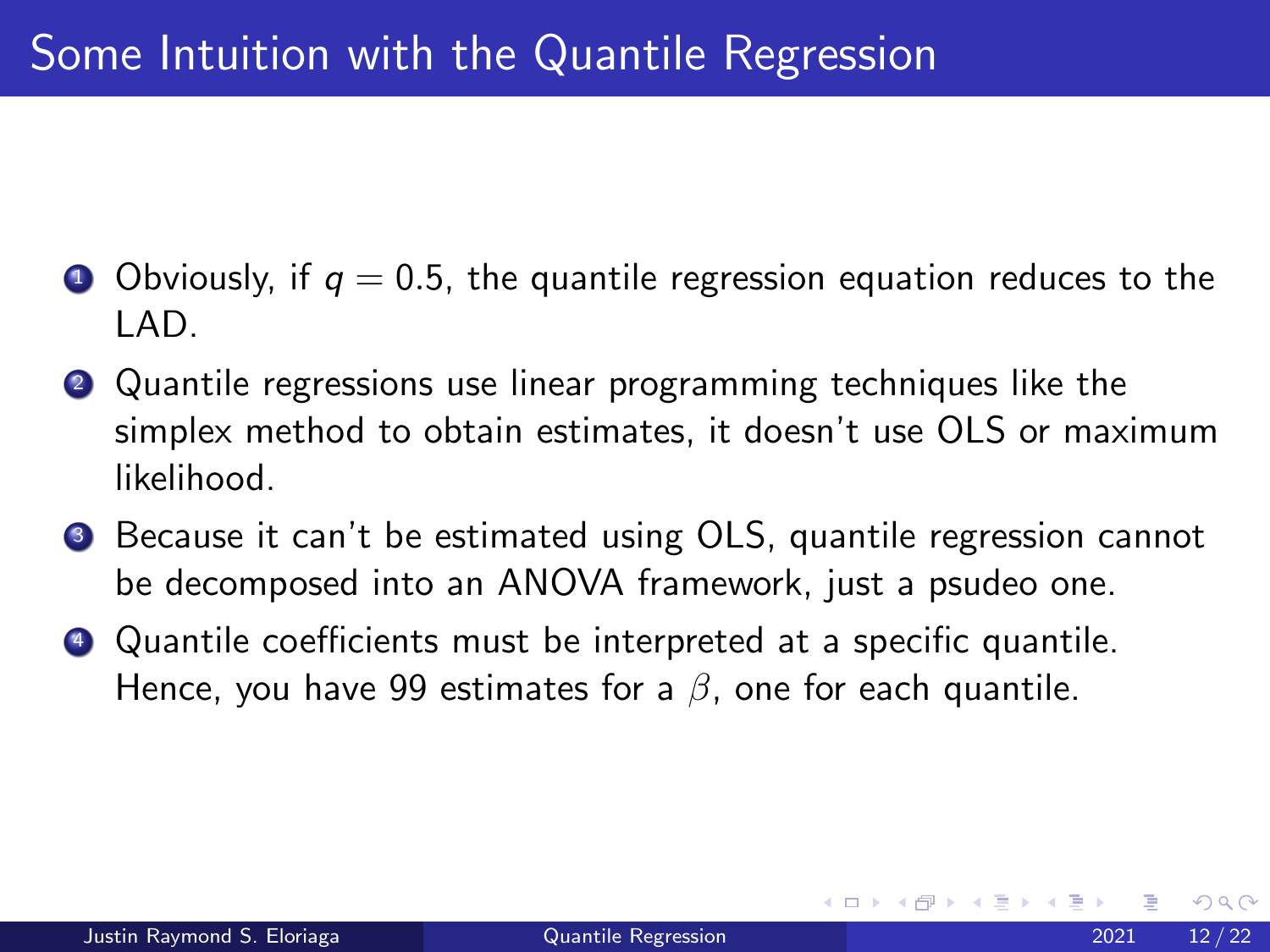#### Advantages of the Quantile Regression

**D** 

 $4$  ロ }  $4$  何 }  $4$  ヨ }  $4$  ∃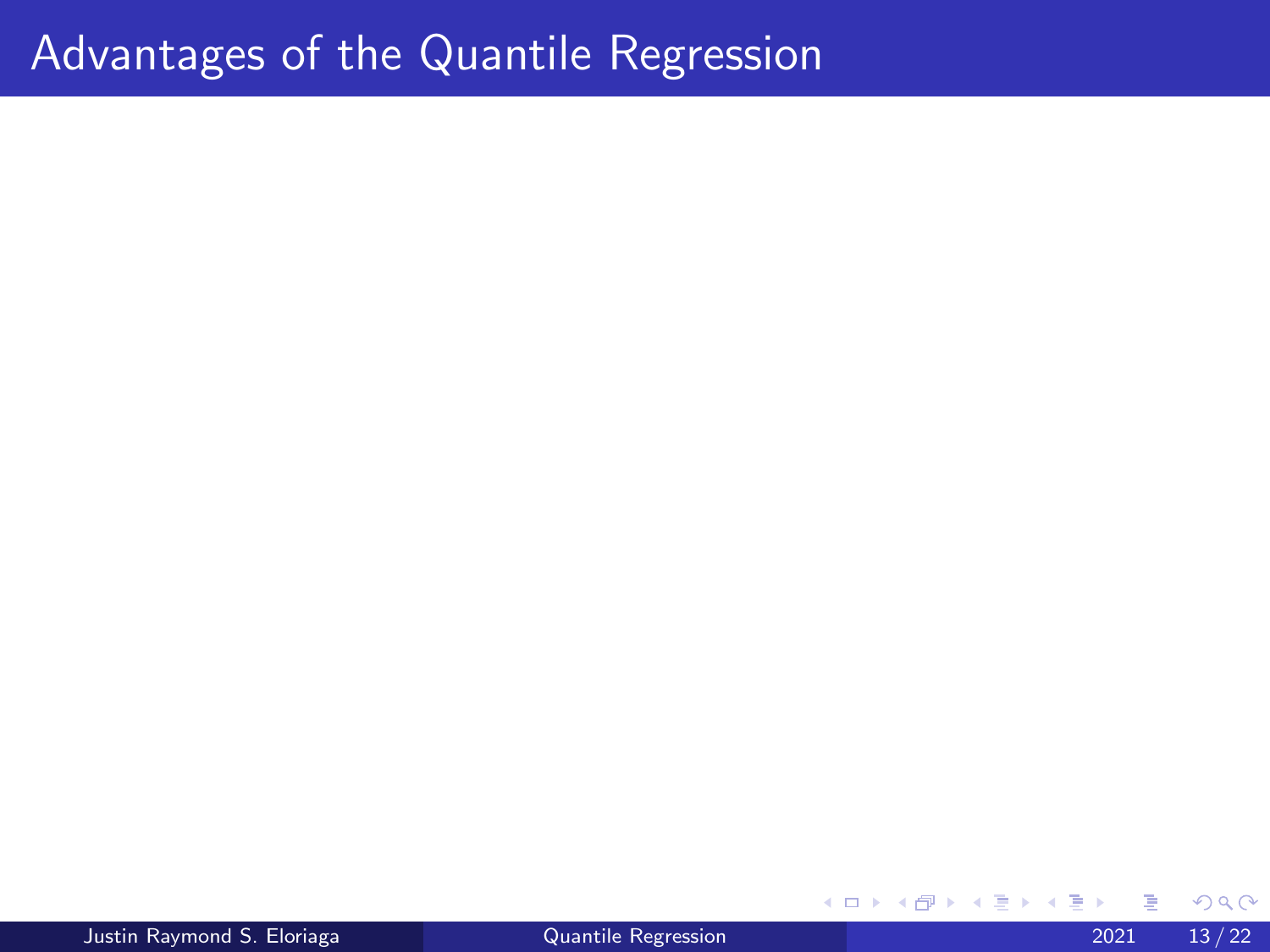• Robust to outliers compared to OLS or typical MLE.

4 D F

 $QQ$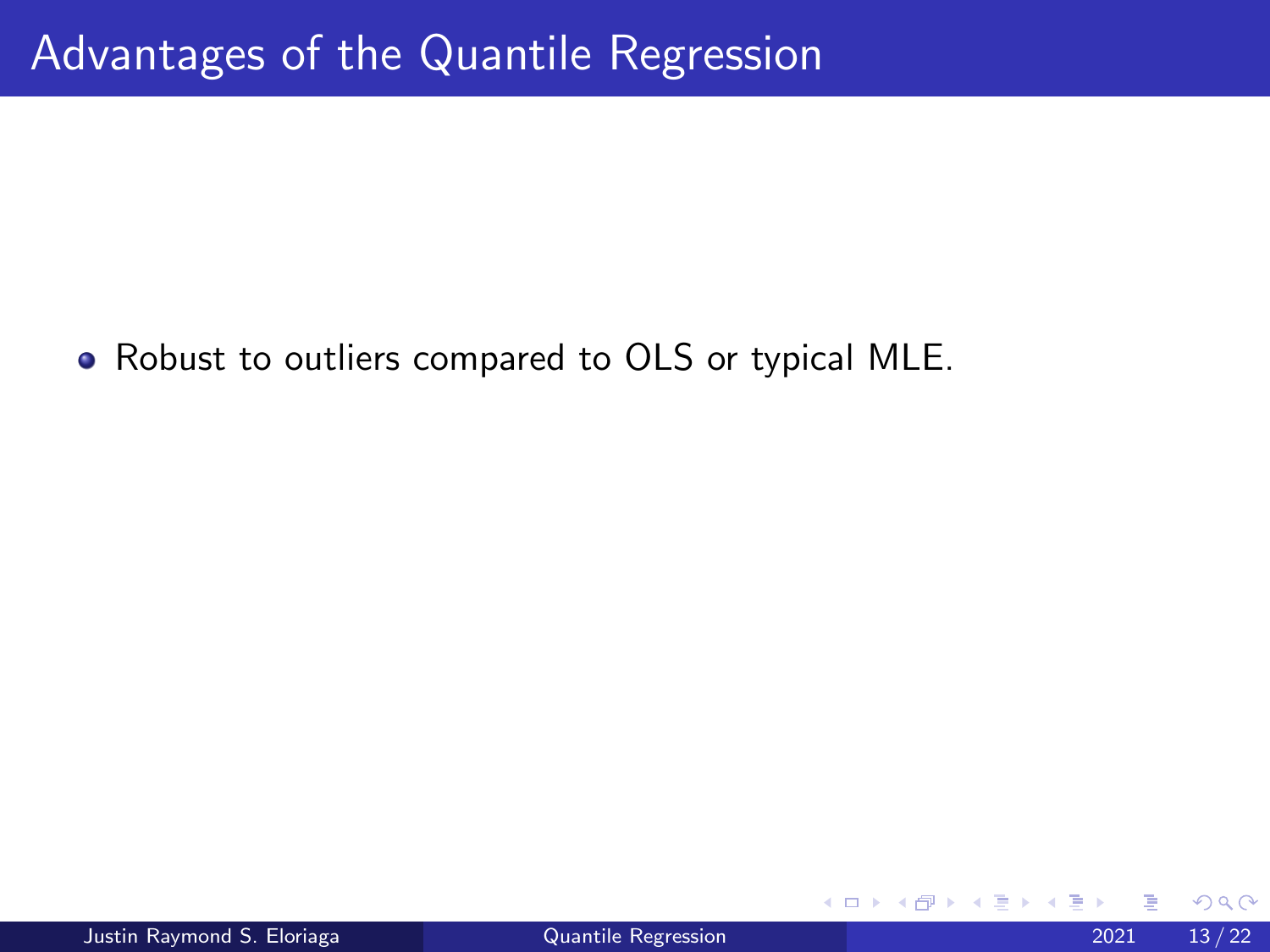- Robust to outliers compared to OLS or typical MLE.
- Flexibility for modeling data, especially for those with non-normal distributions.

4 0 8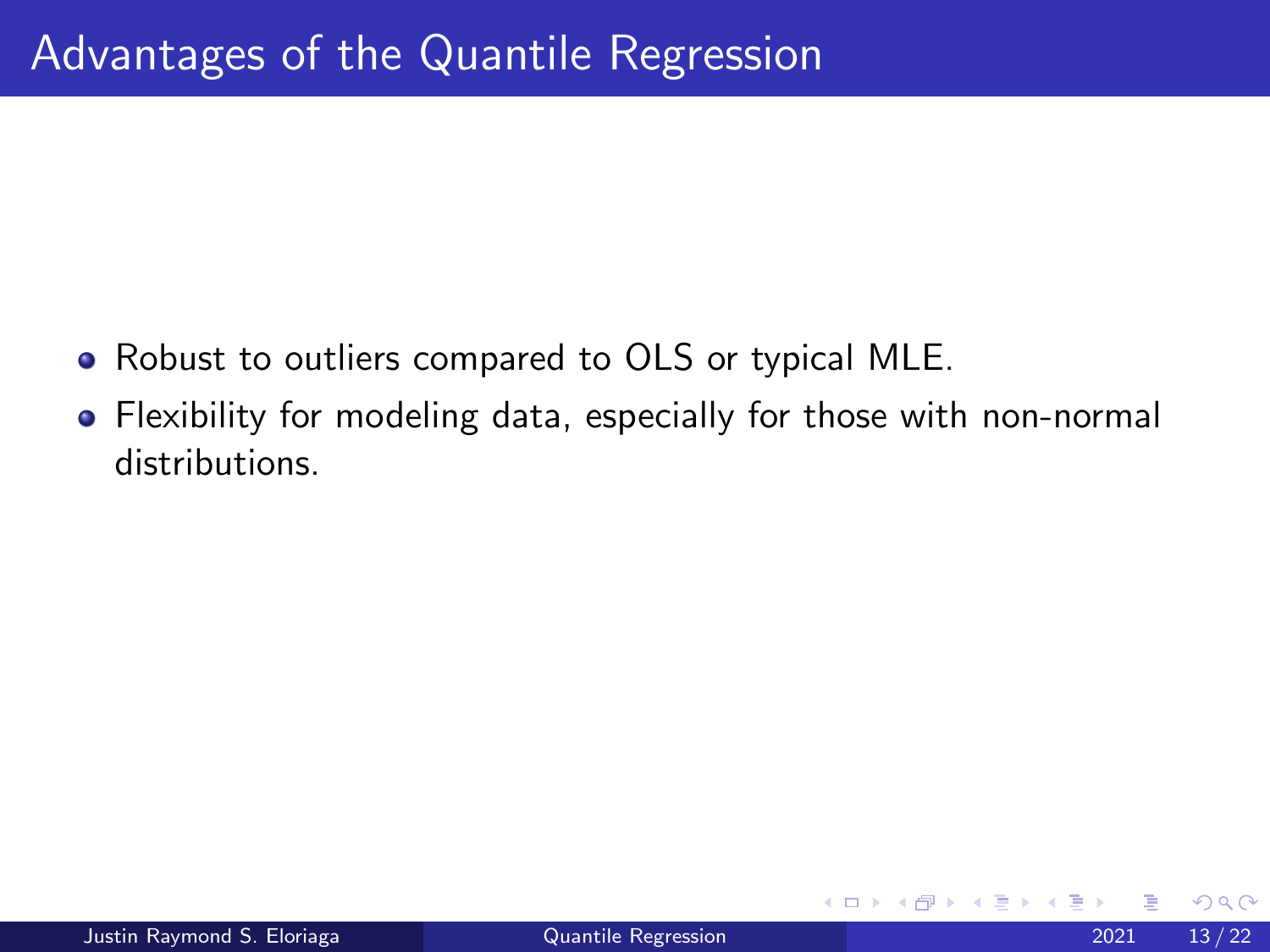- Robust to outliers compared to OLS or typical MLE.
- Flexibility for modeling data, especially for those with non-normal distributions.
- Richer characterization and description of the data. Low effects, high effects, the entire spectrum are obtainable.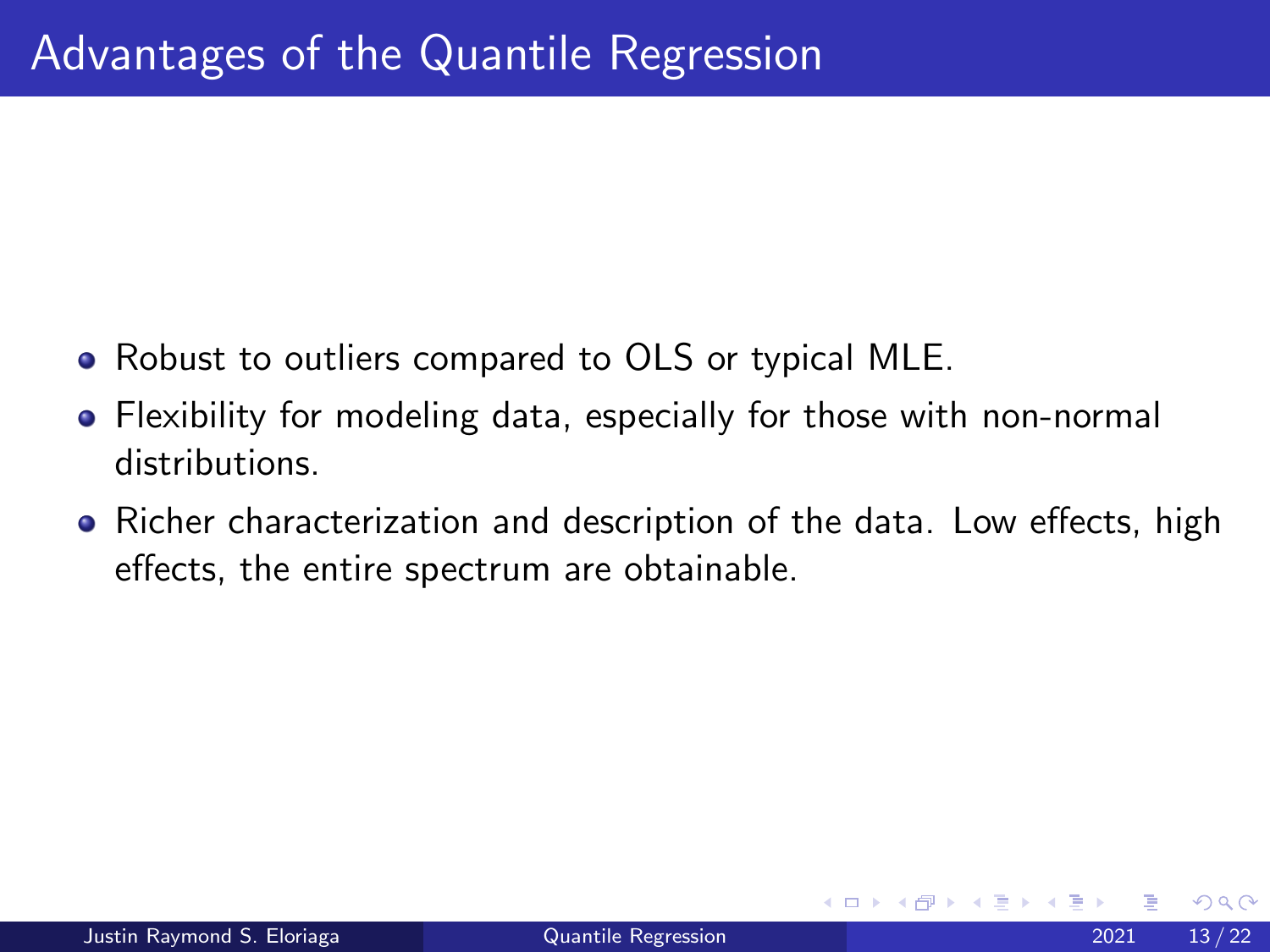```
Call: rq(formula = foodexp \sim income, tau = 0.5, data = engel)
tau: [1] 0.5
Coefficients:
           coefficients lower bd upper bd
(Intercept) 81.48225 53.25915 114.01156
income
       0.56018 0.48702 0.60199
```
 $\Omega$ 

**≮ロト ⊀母 ▶ ≮ ヨ ▶ ⊀ ヨ ▶**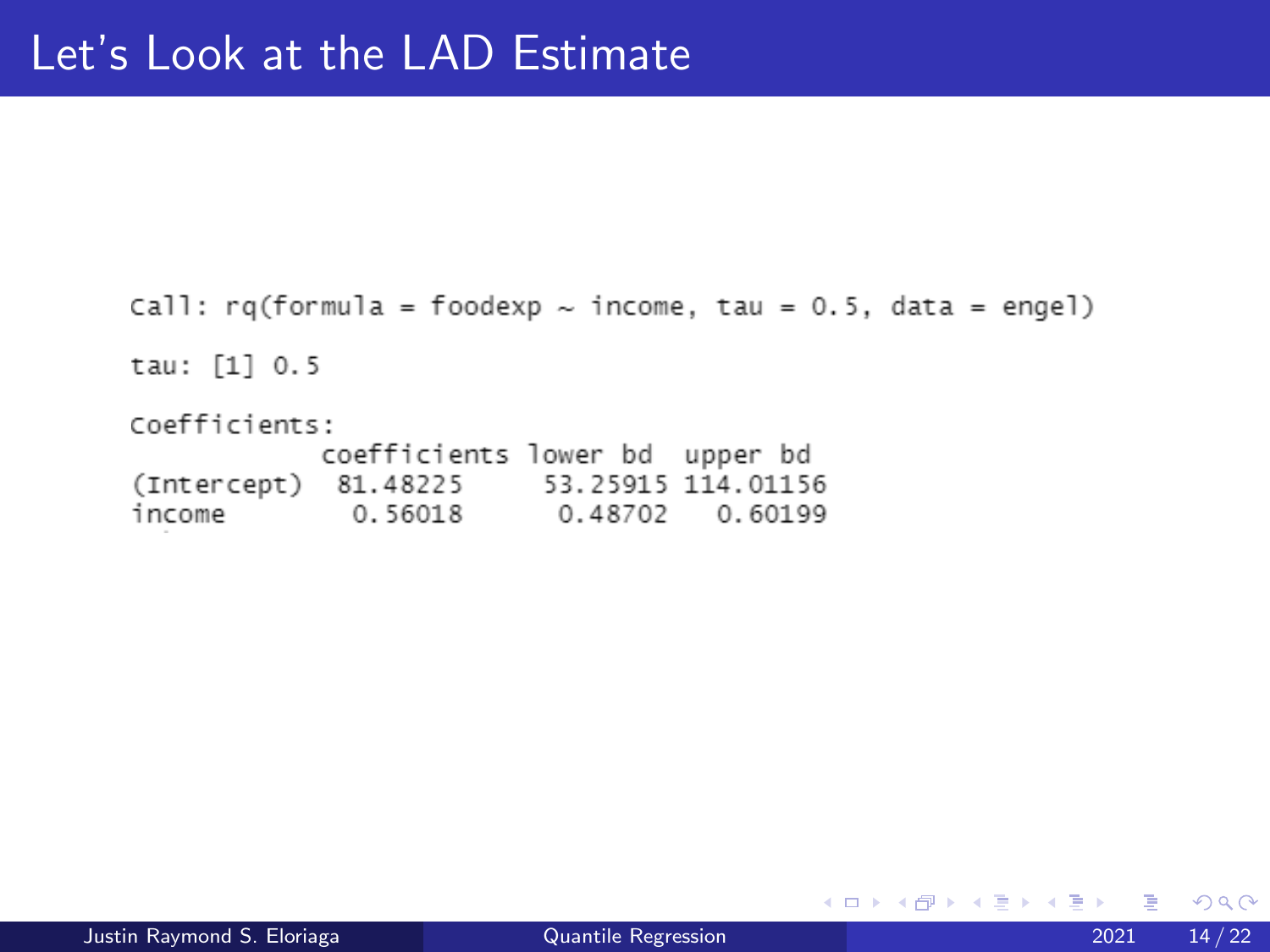```
Call: rq(formula = foodexp \sim income, tau = 0.5, data = engel)
tau: [1] 0.5
Coefficients:
           coefficients lower bd upper bd
(Intercept) 81.48225
                         53.25915 114.01156
         0.56018 0.48702
income
                                   0.60199
```
We see a different  $\beta$  as compared to  $\beta_{OL}$  . This could potentially be a better characterization of the data because the estimate is not as affected by outliers. But we can do much more!

4 E X 4 E X

 $QQ$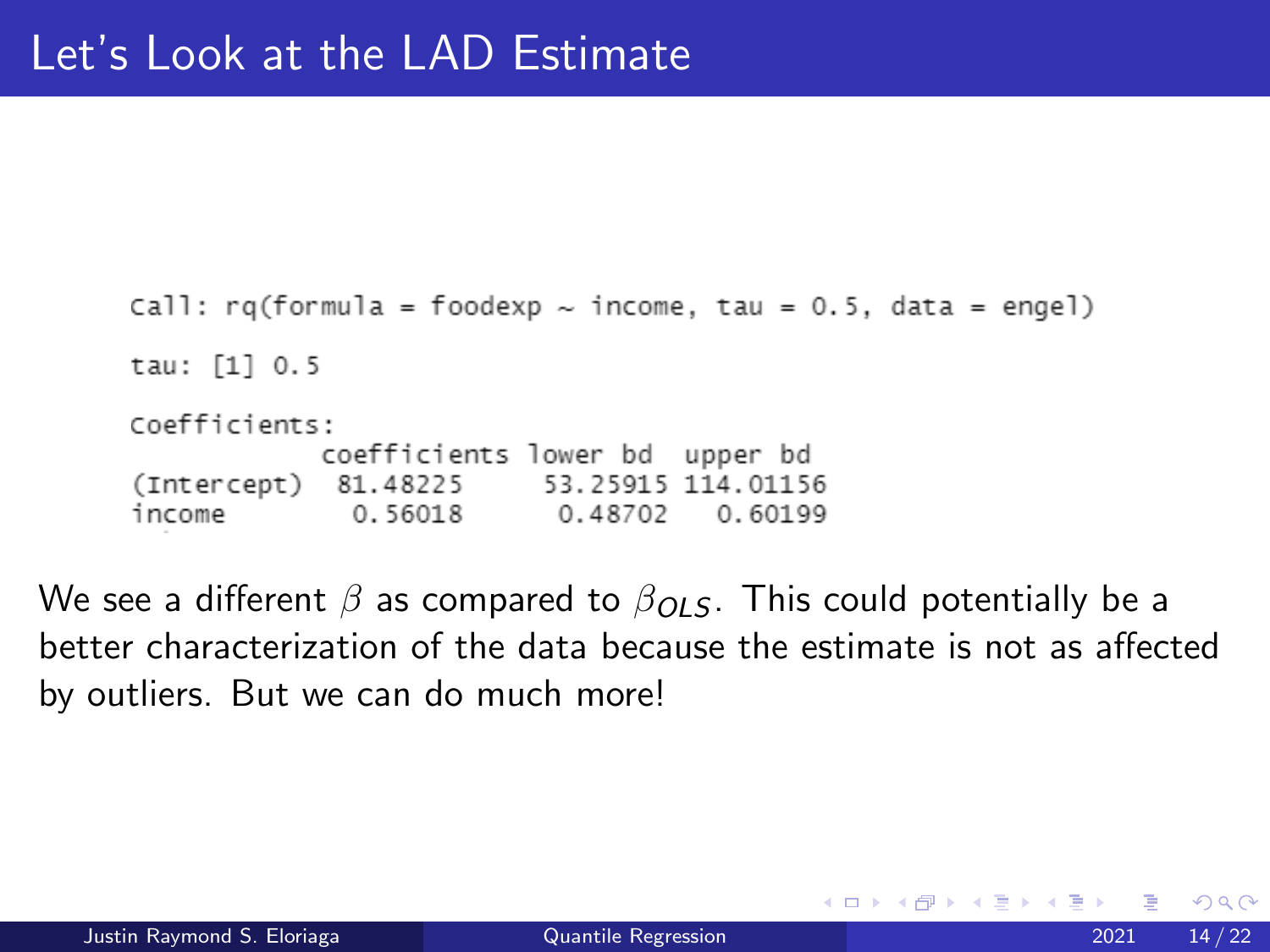OLS vs. LAD

**OLS vs LAD** 



 $2Q$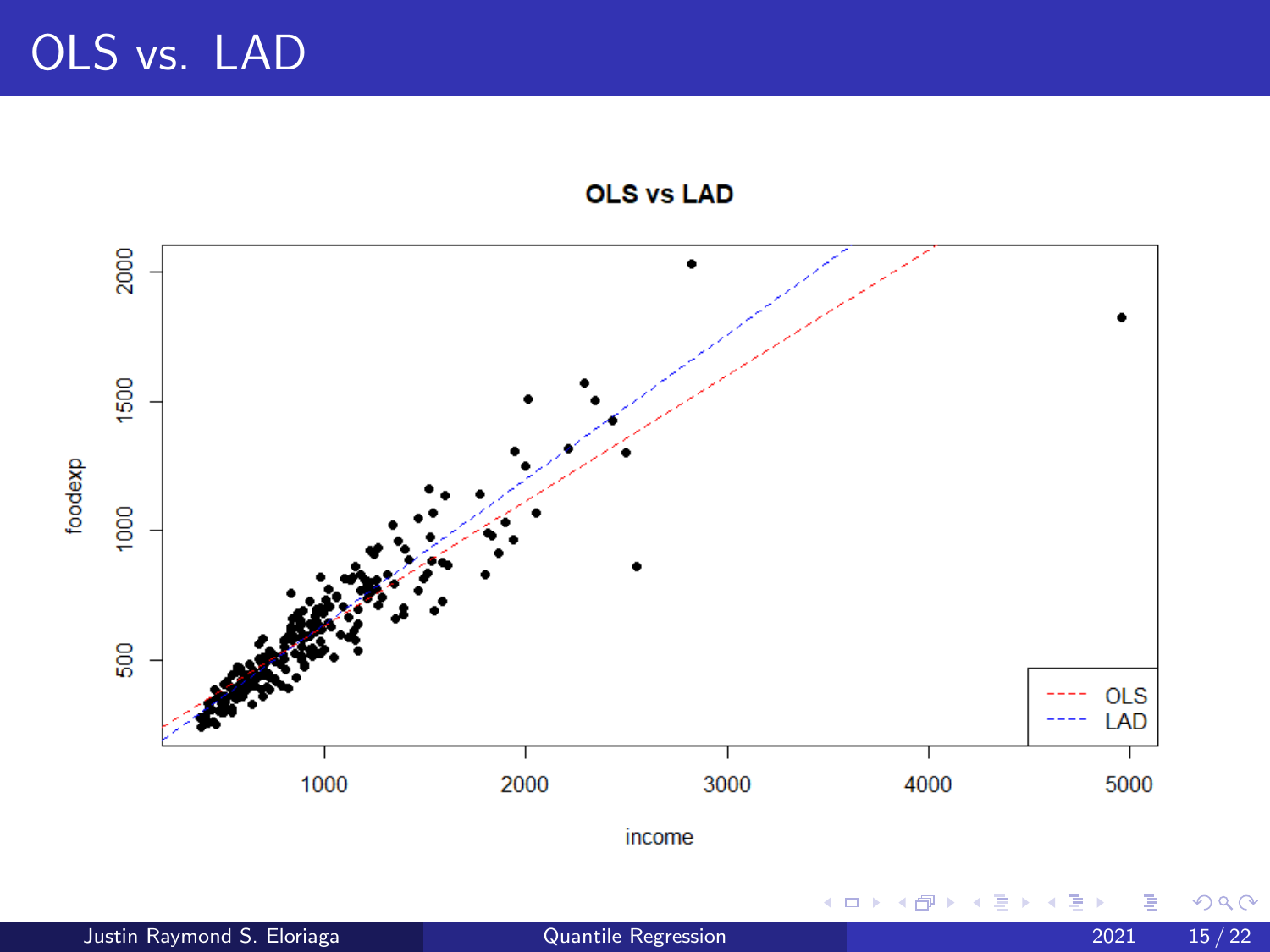Justin Raymond S. Eloriaga [Quantile Regression](#page-0-0) 2021 16 / 22

メロトメ 倒 トメ ミトメ ミト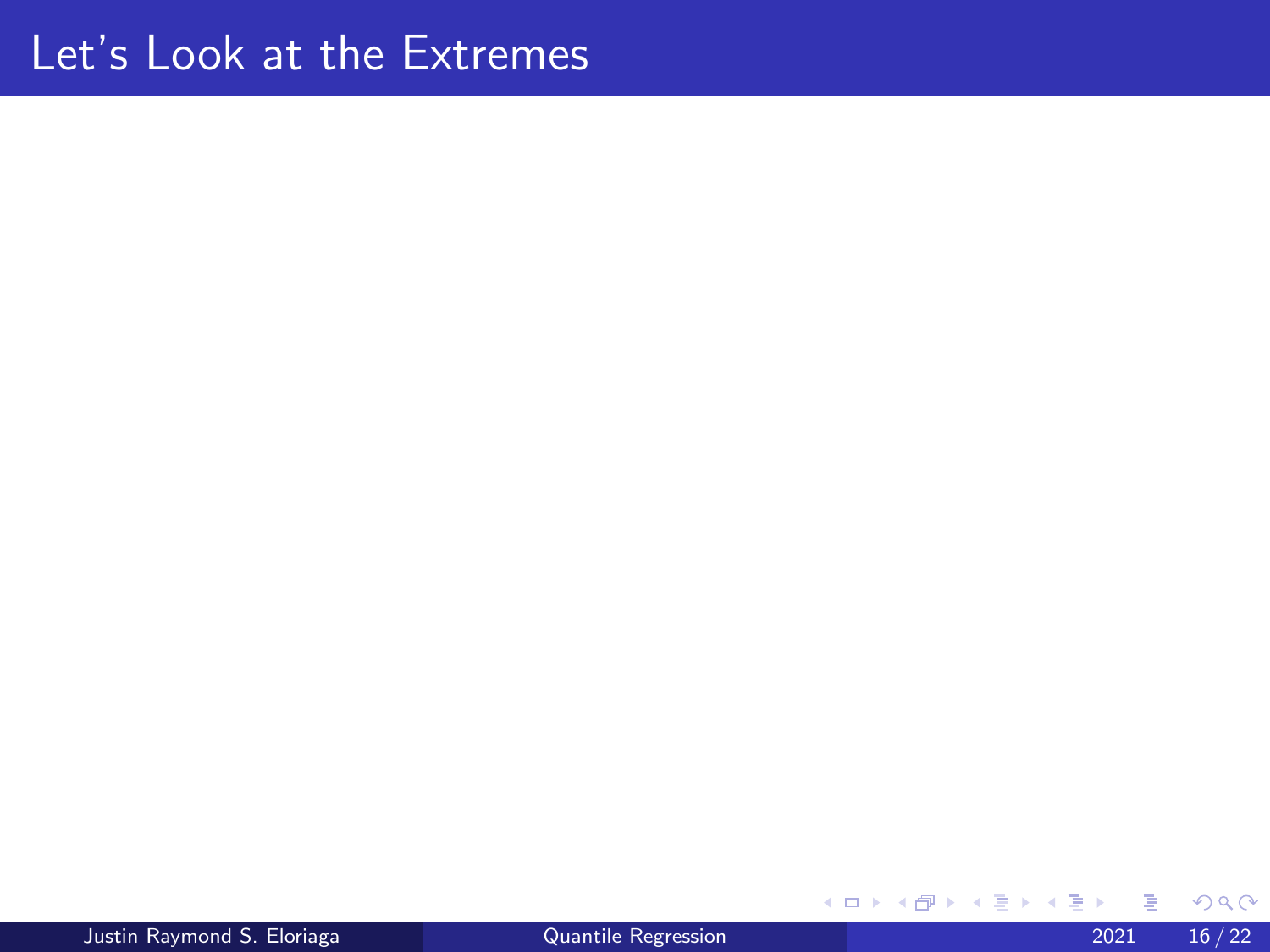#### Let's see the quantile regression for  $q = 0.01$  (i.e. 1st quantile)

tau: [1] 0.01

Coefficients: coefficients lower bd upper bd (Intercept) 131.08192 119.05703 131.69391 income 0.28720 0.28720 0.30454

 $\Omega$ 

- 4 差 8 3 4 差 8

**∢ □ ▶ ⊣ 倒 ▶**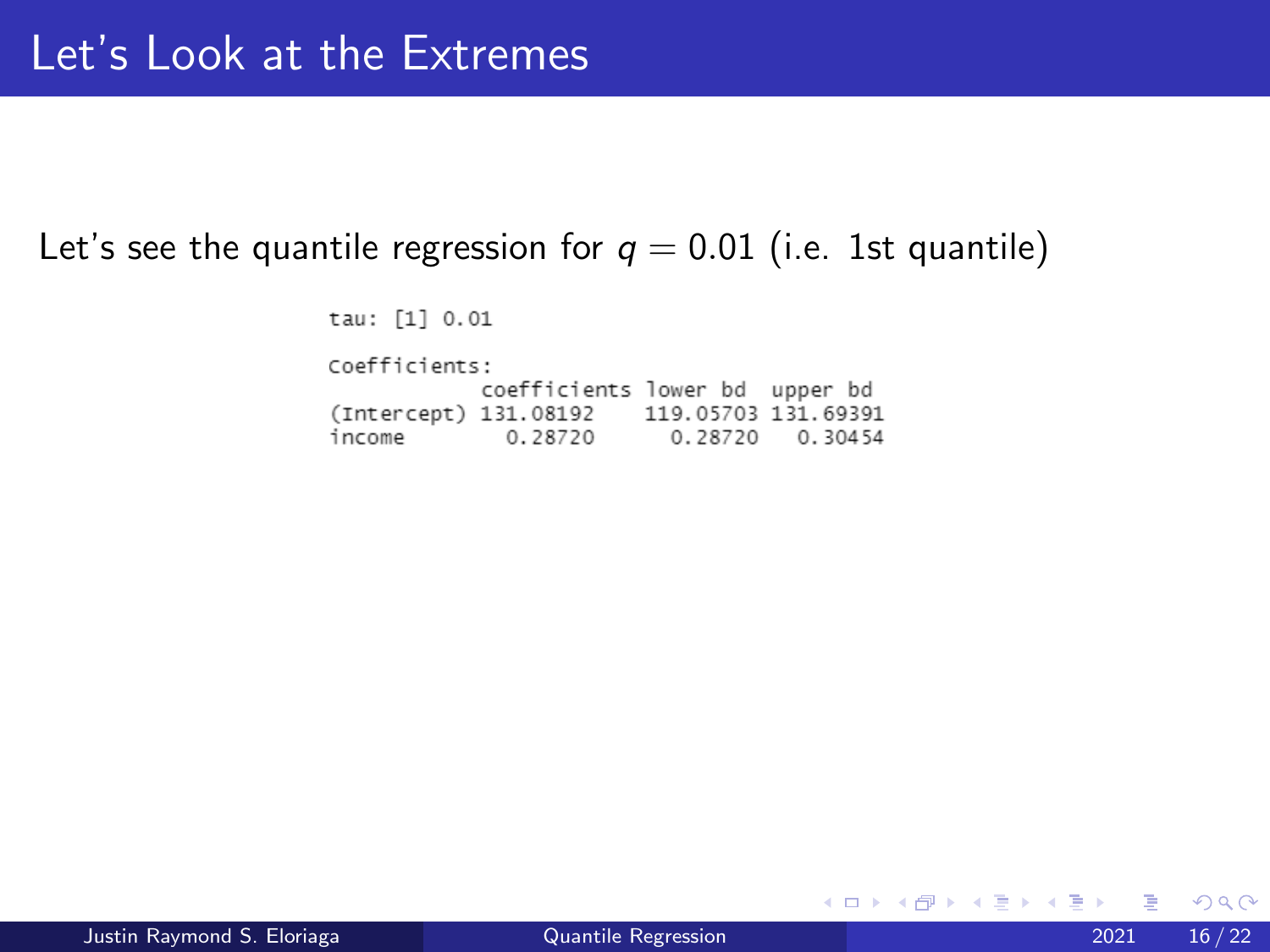#### Let's see the quantile regression for  $q = 0.01$  (i.e. 1st quantile)

tau: [1] 0.01

Coefficients: coefficients lower bd upper bd (Intercept) 131.08192 119.05703 131.69391 income 0.28720 0.28720 0.30454

Let's see the quantile regression for  $q = 0.99$  (i.e. 99th quantile)

tau: [1] 0.99 Coefficients: coefficients lower bd upper bd (Intercept) 95.81835 -0.48477 222.06367 0.70387 0.65887 1.11211 income

 $\Omega$ 

イタト イミト イヨト

4 0 F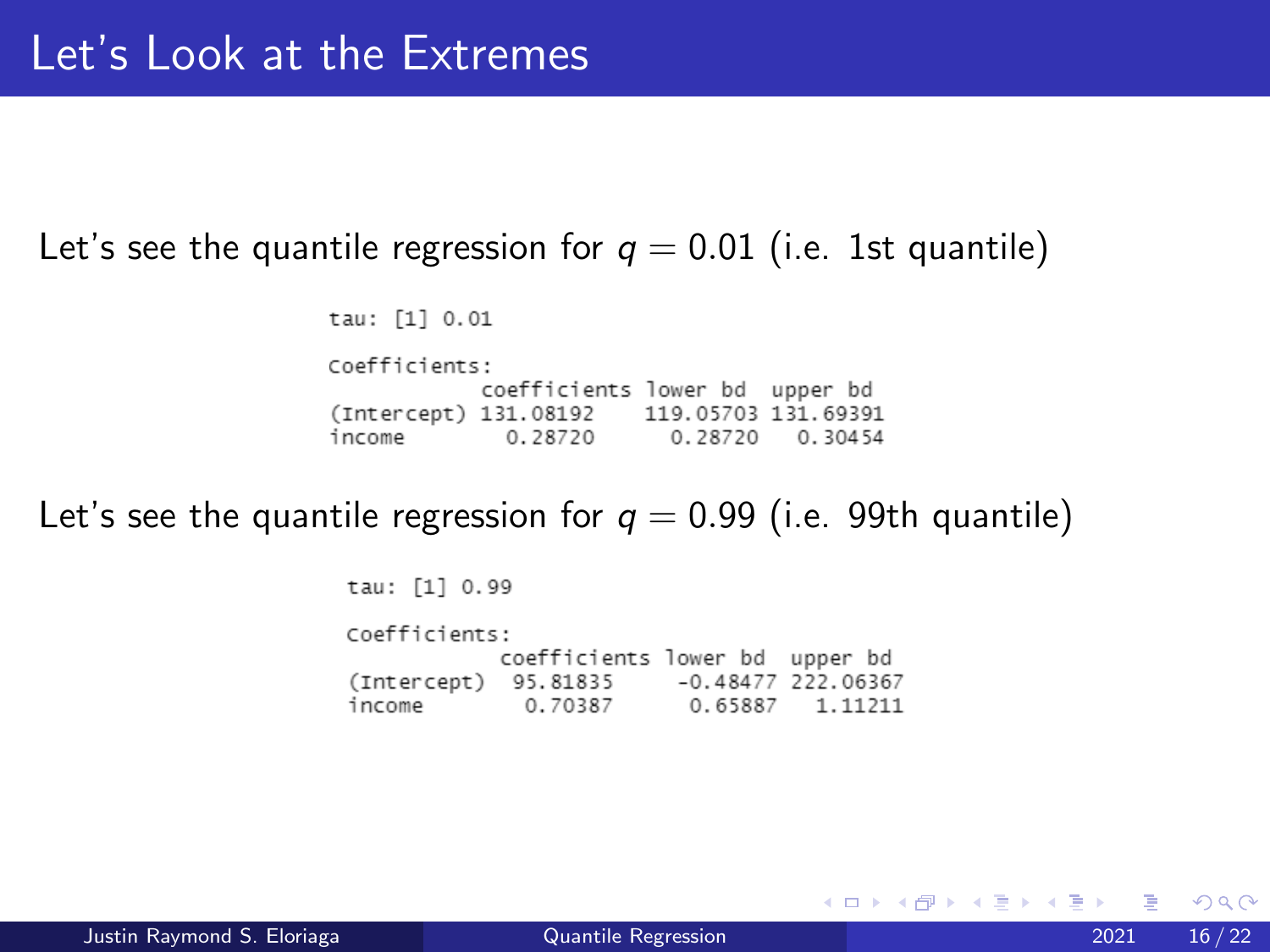| Food Expenditure OLS |      |                     | $q = 10$ $q = 50$ (LAD) $q = 90$ |       |
|----------------------|------|---------------------|----------------------------------|-------|
| Income               | 0.49 | 0.40                | - 0.56                           | 0.69  |
| Intercept            |      | 147.48 110.14 81.48 |                                  | 67.35 |

- For every dollar increase in income, indviduals spend 0.40 more on food for those with low food expenditures as compred to 0.69 more for those with high food expenditures.
- May seem odd at first (would you have expected different?) but likely just due to the sample.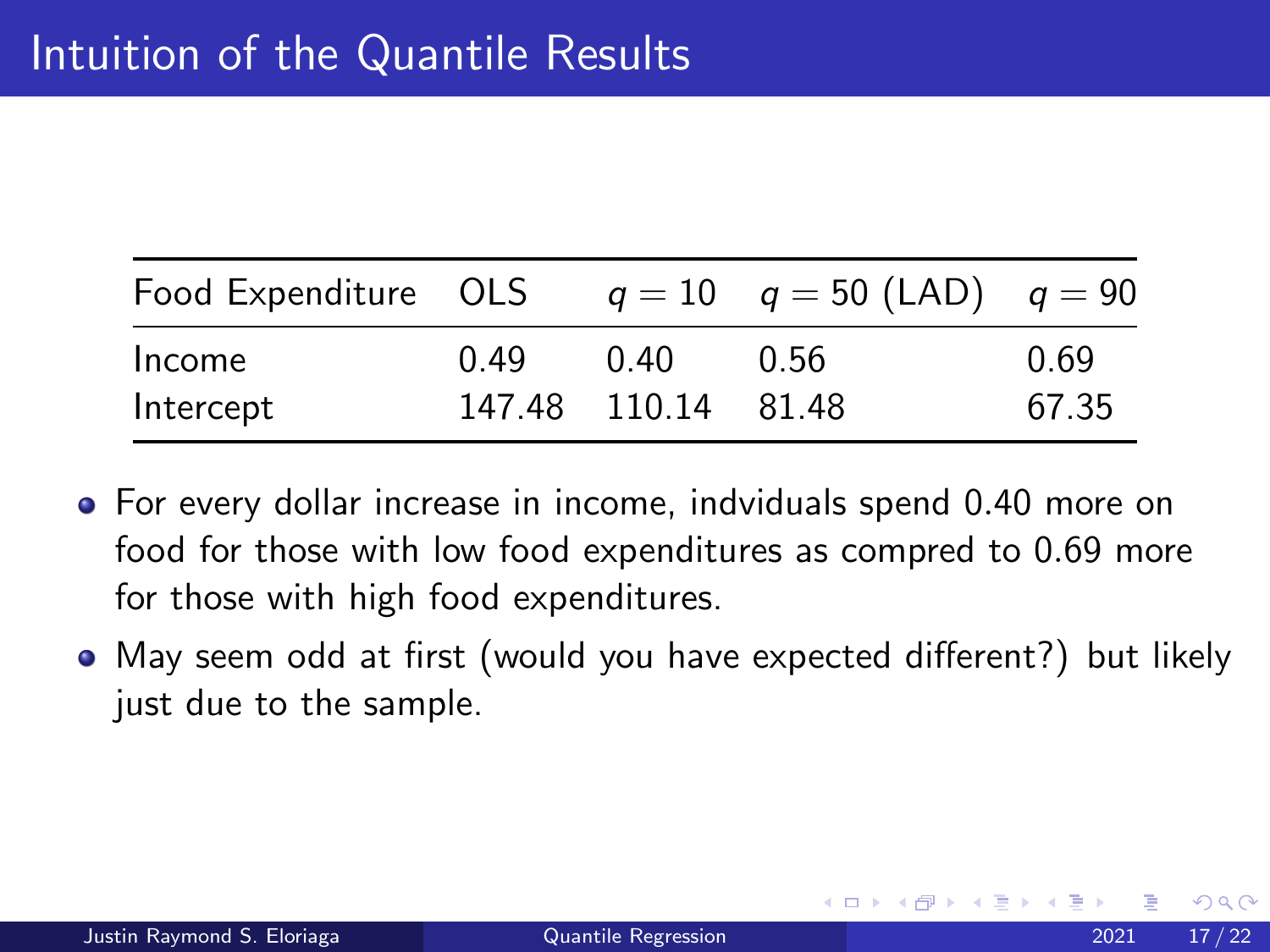# Types of Significance

Justin Raymond S. Eloriaga [Quantile Regression](#page-0-0) 2021 18 / 22

メロトメ 倒 トメ ミトメ ミト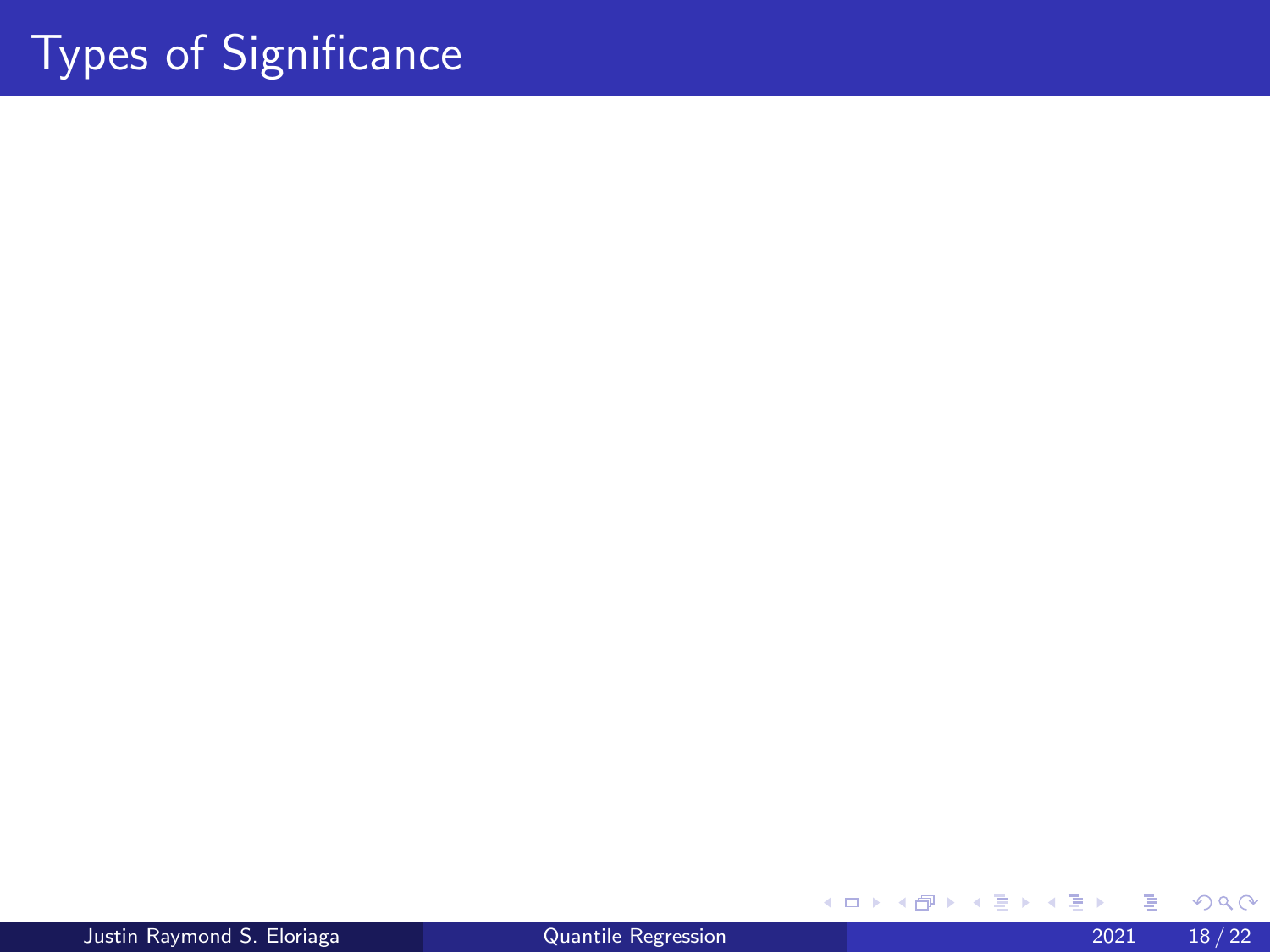#### Quantile Coefficients may be tested (individually) using two distinct inferences

∢ □ ▶ ⊣ *←* □

Beka B

 $QQ$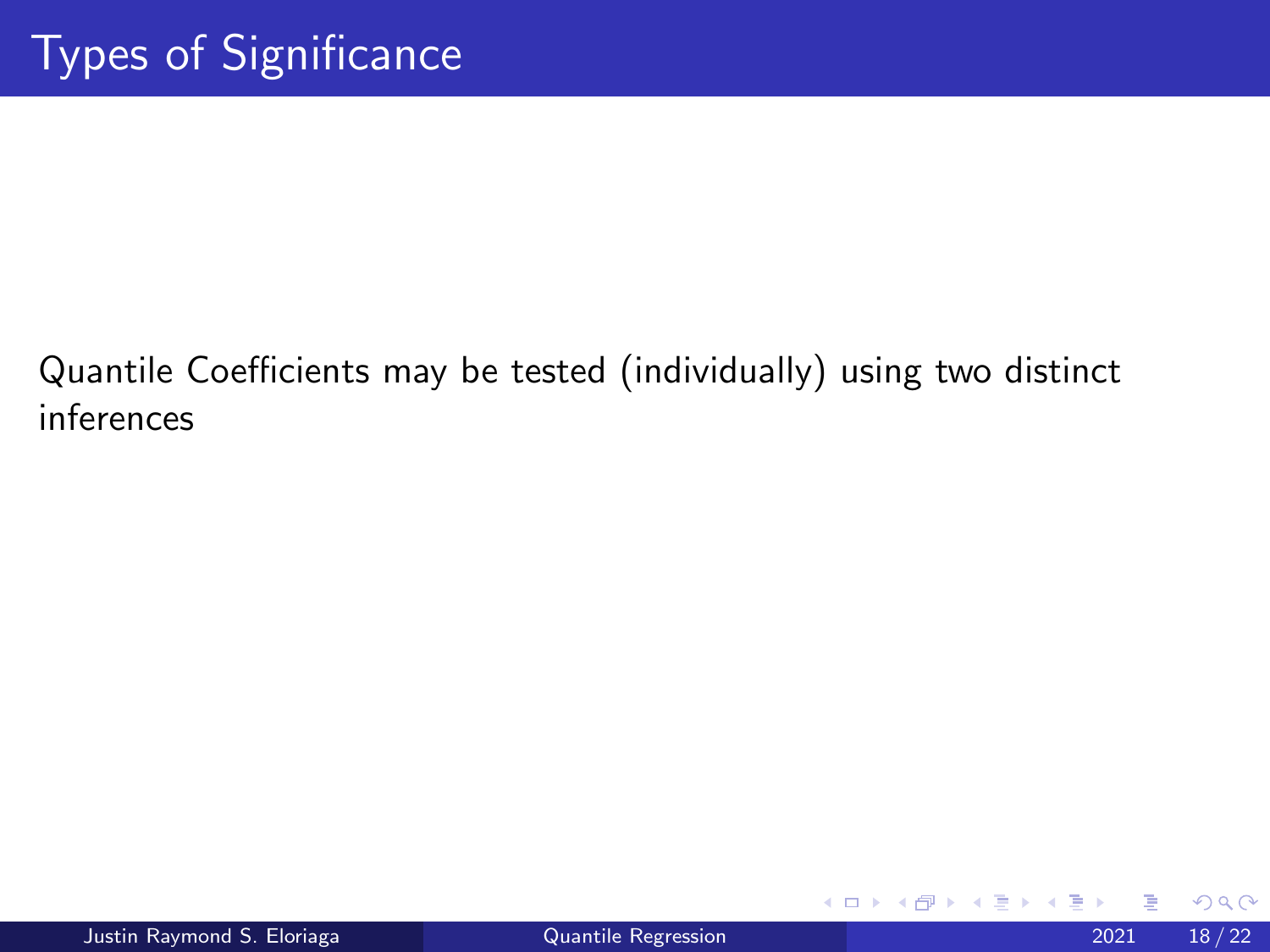Quantile Coefficients may be tested (individually) using two distinct inferences

**1** Significantly Different from Zero

4 0 F

→ < 3H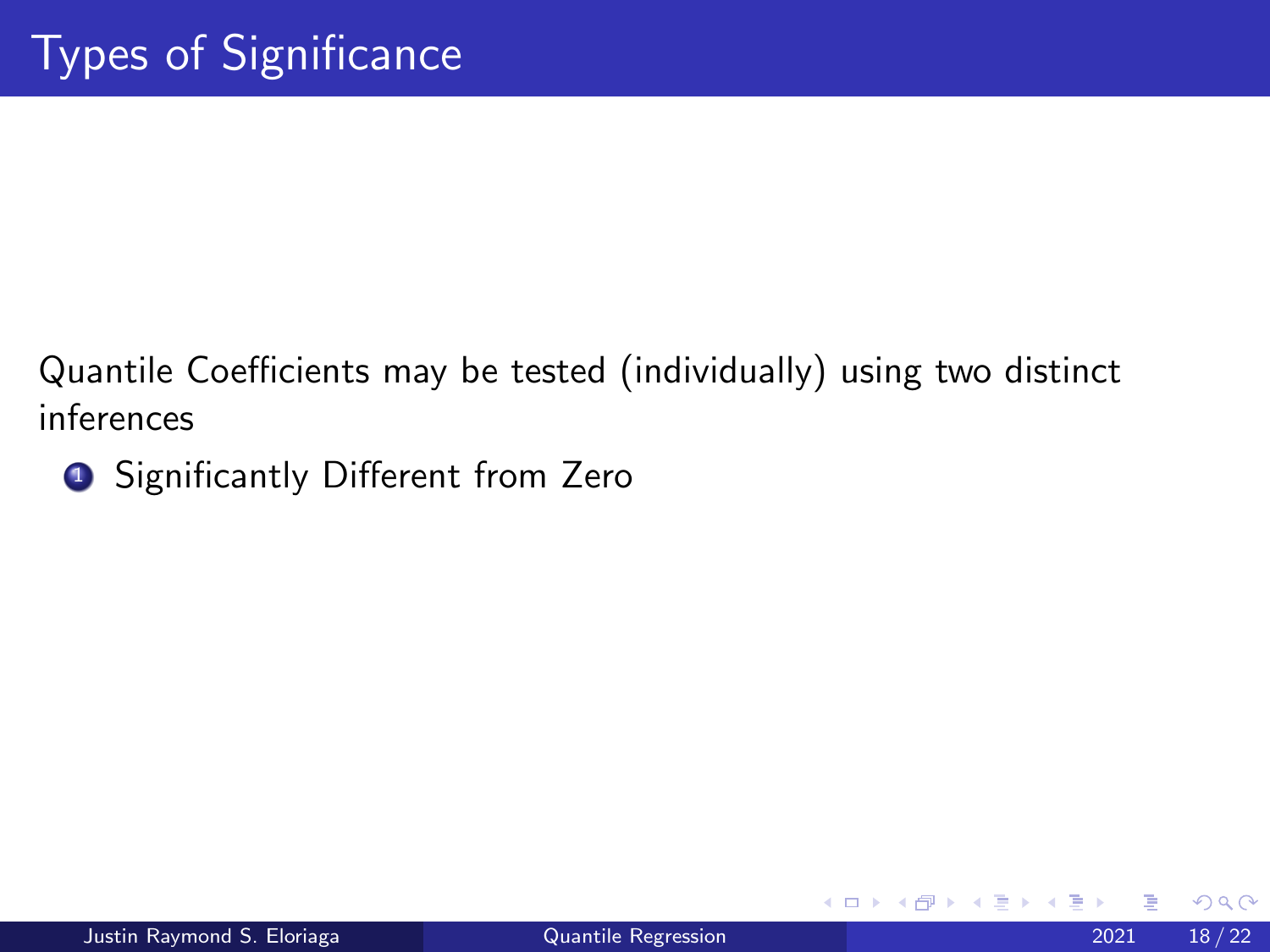Quantile Coefficients may be tested (individually) using two distinct inferences

- **1** Significantly Different from Zero
- <sup>2</sup> Significantly Different from OLS

4 D F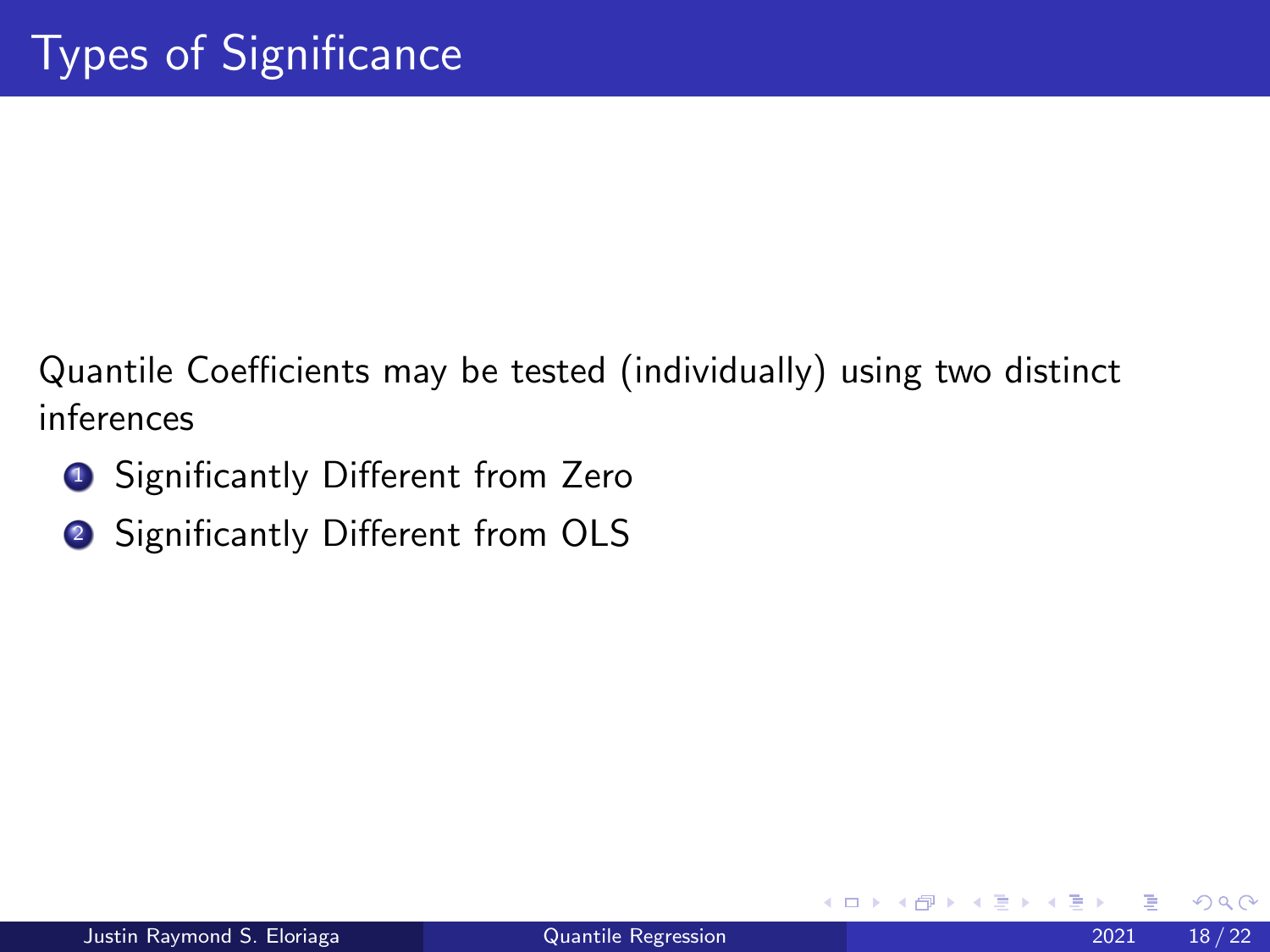# Visualizing all Coefficients

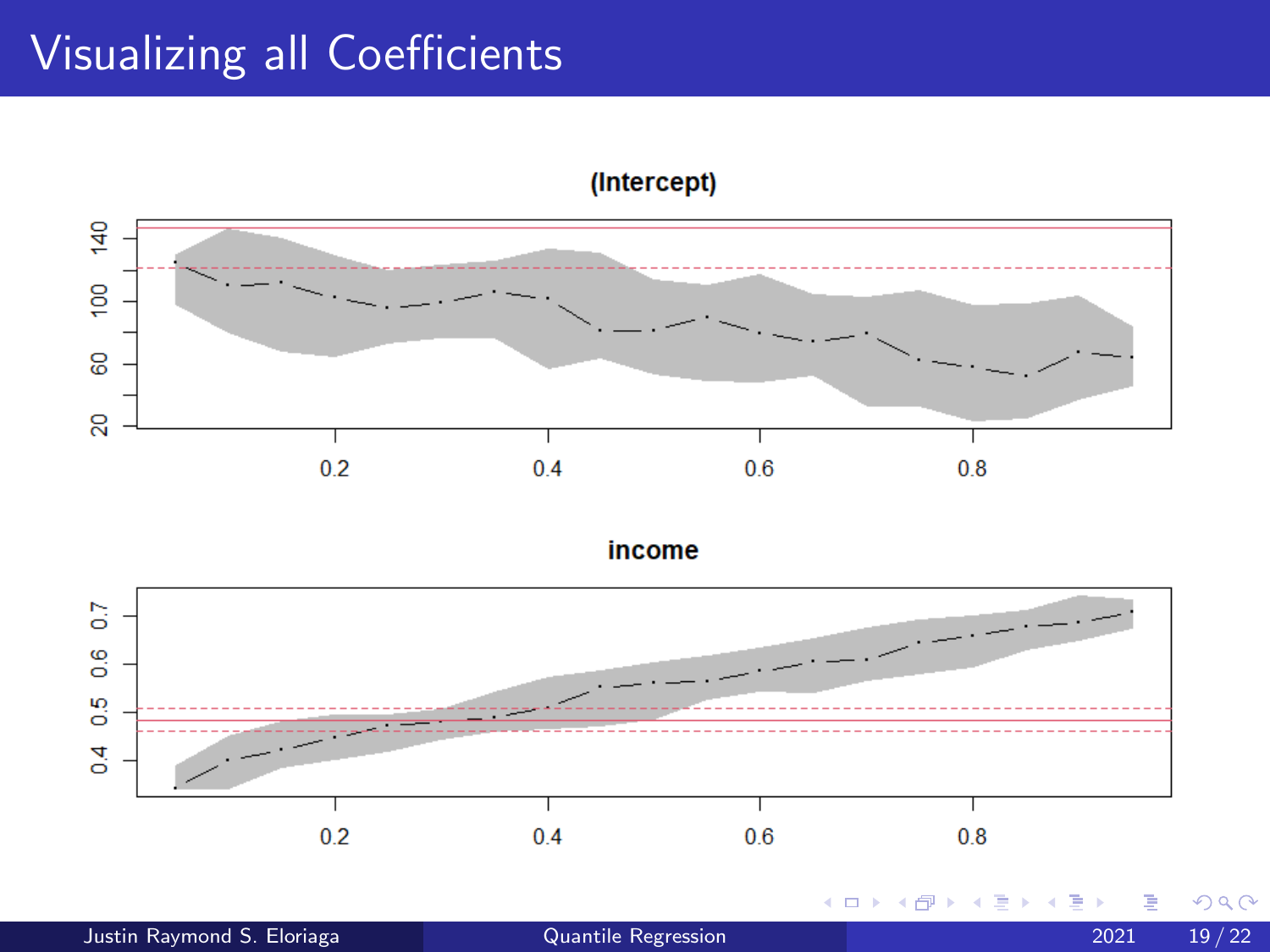## Bringing it all Together

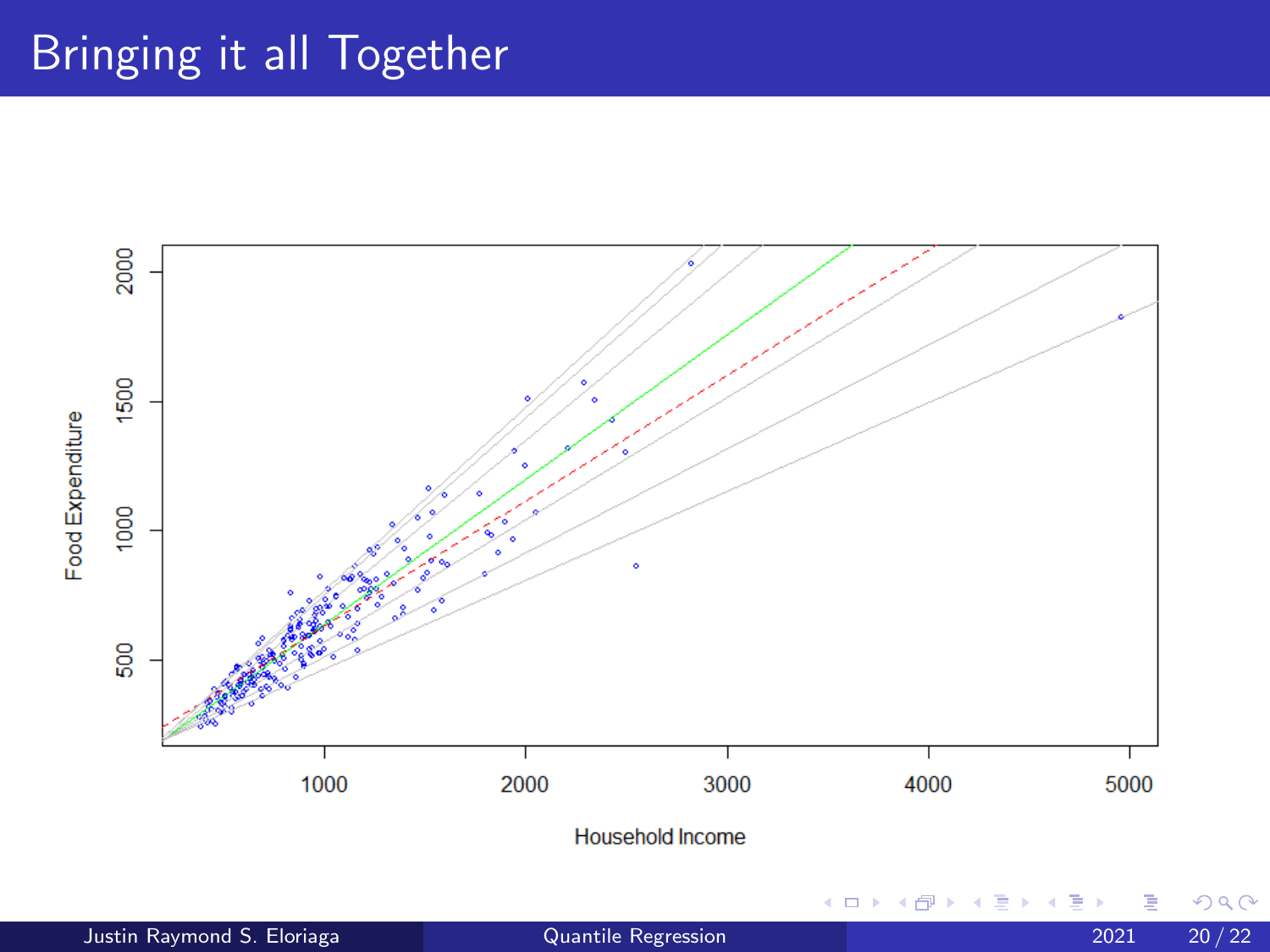| Total medical expenditures | <b>OLS</b> | Quantile        | Quantile          | Quantile      |
|----------------------------|------------|-----------------|-------------------|---------------|
|                            | regression | regression at   | regression at 0.5 | regression at |
|                            |            | $0.25$ quantile | quantile          | 0.75 quantile |
| Supplementary private      | 585*       | 453*            | 687*              | 708           |
| insurance                  |            |                 |                   |               |
| Number of chronic problems | 2528*      | $782**$         | $1332**$          | 2855*         |
| Age                        | $7*$       | $16*$           | $35*$             | $87*$         |
| Female                     | $-1239$    | $16^{+}$        | $-260^+$          | $-554$        |
| White                      | 2193       | 338             | 632               | 801           |
| Intercept                  | 461        | $-1412$         | $-2252*$          | $-4512$       |

\*: Significantly different quantile regression coefficient from zero at the 5% significance level.

<sup>+</sup>: Significantly different quantile regression coefficients from OLS coefficients at the 5% significance level, when the OLS coefficient is outside of the quantile regression coefficient confidence interval.

#### Source: Ani Katchova

 $\mathcal{A} \ \equiv \ \mathcal{B} \ \ \mathcal{A} \ \equiv \ \mathcal{B}$ 

◂**◻▸ ◂◚▸** 

 $QQ$